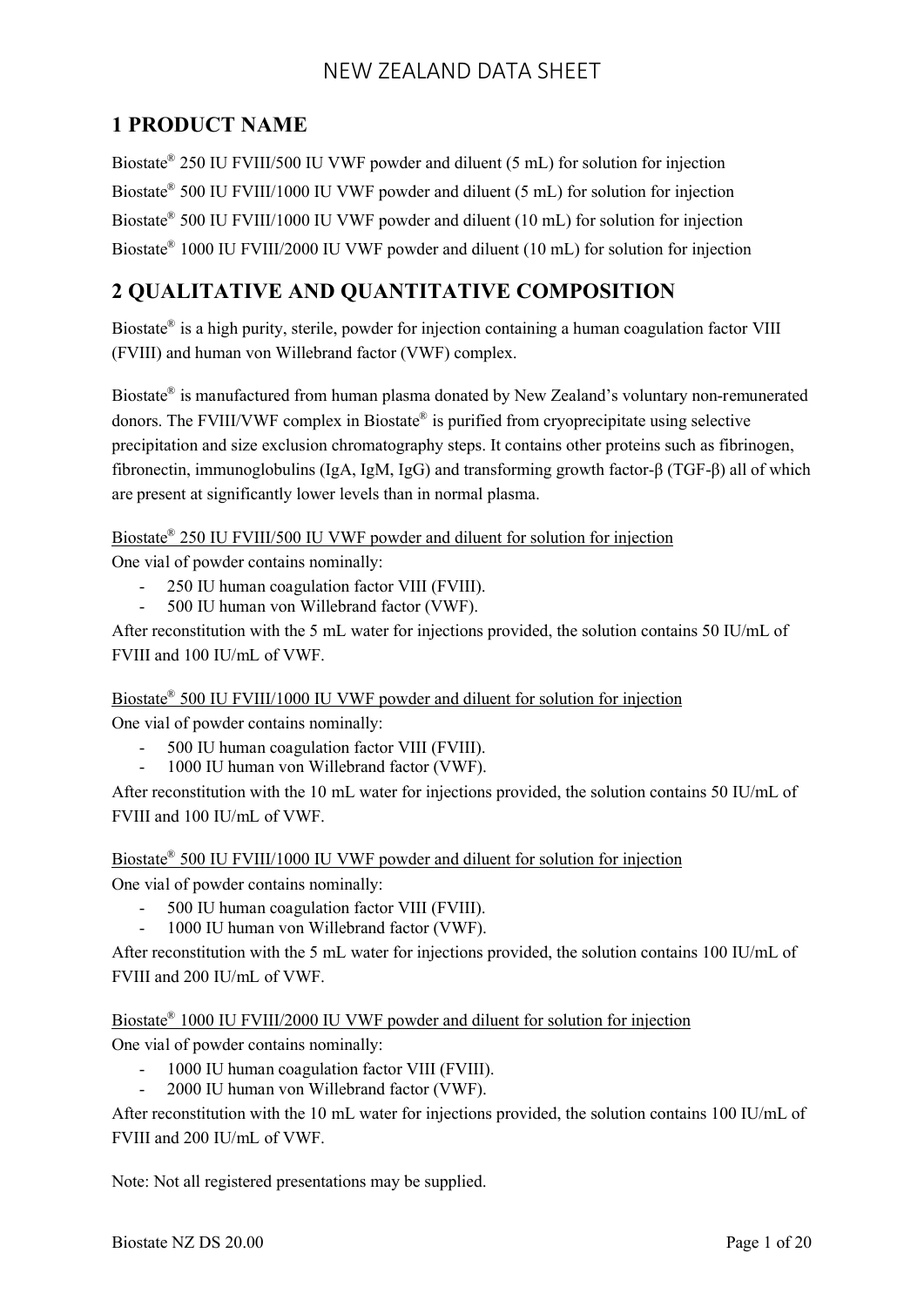The FVIII potency (IU) is determined using the European Pharmacopoeia chromogenic assay. The activity of FVIII is measured as FVIII coagulation activity (FVIII:C). The specific FVIII activity of Biostate<sup>®</sup> prior to the addition of human albumin as a stabiliser is approximately 50 IU of FVIII/mg protein.

The VWF activity of Biostate<sup>®</sup> is determined using a VWF to platelet glycoprotein Ib binding activity assay (VWF:Ac). The VWF activity is expressed as international units (IU) and 1 IU VWF:Ac is equivalent to 1 IU VWF ristocetin cofactor (VWF:RCo) in accordance with the WHO standard. The specific VWF activity of the product prior to the addition of human albumin as a stabiliser is approximately 100 IU of VWF/mg protein.

#### *Excipient with known effect:*

Biostate® 250IU FVIII/500 IU VWF and 500 IU FVIII/1000 IU VWF IU (5 mL WFI): each contain up to 14.75 mg (0.64 mmol) sodium per vial, equivalent to 0.74% of the WHO recommended maximum daily intake of 2 g sodium for an adult.

Biostate® 500 IU FVIII/1000 IU VWF and 1000 IU FVIII/2000 IU VWF (10 mL WFI): each contain up to 29.50 mg (1.28 mmol) sodium per vial, equivalent to 1.48% of the WHO recommended maximum daily intake of 2 g sodium for an adult.

For the full list of excipients, see section 6.1

## **3 PHARMACEUTICAL FORM**

Powder and diluent for solution for injection.

Powder: white or pale yellow

Diluent: clear, colourless (WFI)

## **4 CLINICAL PARTICULARS**

### **4.1 Therapeutic indications**

Biostate® is indicated for:

- the prophylaxis and treatment of non-surgical and surgical bleeding in patients with von Willebrand disease when desmopressin (DDAVP) treatment is ineffective or contraindicated
- the prophylaxis and treatment of non-surgical and surgical bleeding associated with FVIII deficiency due to haemophilia A.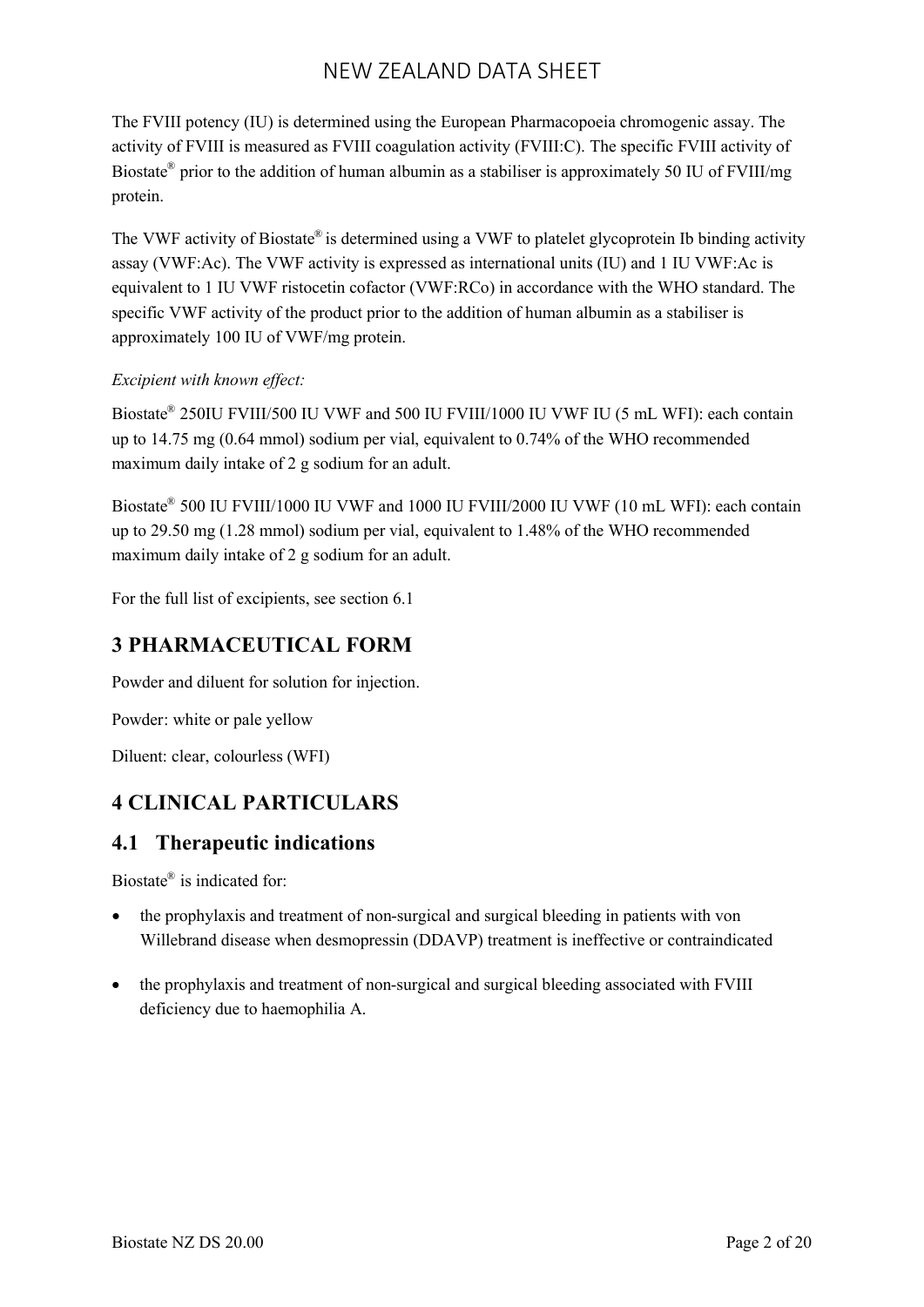## **4.2 Dose and method of administration**

### **Dosage**

It is recommended that prescribed doses of Biostate® should be expressed as International Units written in full.

The dosage recommendations provided are general guidelines for therapy. The exact loading and maintenance doses and dosing intervals should be based on the patient's clinical condition and response to therapy. Laboratory tests should be performed to ensure that the desired plasma FVIII and VWF concentrations are achieved.

The active ingredients, VWF and FVIII are present in a ratio of 2:1.

### *Von Willebrand disease population*

Provided in **Table 1** are VWD dosage guidelines for patients with severe VWD (<10% normal VWF). In patients with less severe VWF deficiency, doses may need to be adjusted down to achieve the desired serum plasma concentrations. It is recommended that plasma VWF and FVIII concentrations are determined at suitable time intervals.

| <b>Indication</b>                | Dose (IU/kg)   |                      |                                 | Target FVIII/VWF (%)                                                              |  |  |
|----------------------------------|----------------|----------------------|---------------------------------|-----------------------------------------------------------------------------------|--|--|
|                                  | <b>FVIII:C</b> | VWF: Ac <sup>1</sup> | Dose frequency                  | (IU/dL)                                                                           |  |  |
|                                  | $12.5 - 25$    | $25 - 50$            | Initial                         | VWF peak level $>50\%$ , FVIII $>30\%$                                            |  |  |
| Spontaneous bleeding<br>episodes | 12.5           | 25                   | Subsequent<br>every 12-24 hours | VWF/FVIII trough levels of >30% until<br>bleeding stops (usually, 2–4 days)       |  |  |
| Minor surgery                    | 30             | 60                   | Daily                           | VWF/FVIII trough levels of >30% until<br>healing is complete (usually, 2-4 days)  |  |  |
|                                  | $30 - 40$      | $60 - 80$            | Initial                         | VWF peak level >100%, FVIII >60%                                                  |  |  |
| Major surgery                    | $15 - 30$      | $30 - 60$            | Subsequent<br>every 12-24 hours | VWF/FVIII trough levels of >50% until<br>healing is complete (usually, 5–10 days) |  |  |
| Prophylaxis                      | $12.5 - 20$    | $25 - 40$            | $1-3$ times weekly              | Trough $>1$                                                                       |  |  |

#### **Table 1: VWD dosage guidelines**

<sup>1</sup> Equivalent to VWF:RCo

In young patients or patients with gastrointestinal bleeds or menorrhagia, shorter dose intervals or higher doses may be necessary. The clinical status of the individual patient, as well as their VWF:RCo and FVIII:C plasma levels, should be taken into consideration in determining the dose and duration of treatment.

## *Paediatric VWD population*

Based on results from a clinical trial in paediatric patients under 12 years of age to achieve haemostasis, a prophylactic dose range of 40–80 IU VWF:Ac/kg body weight (equivalent to VWF:RCo)1 to 3 times a week should be considered.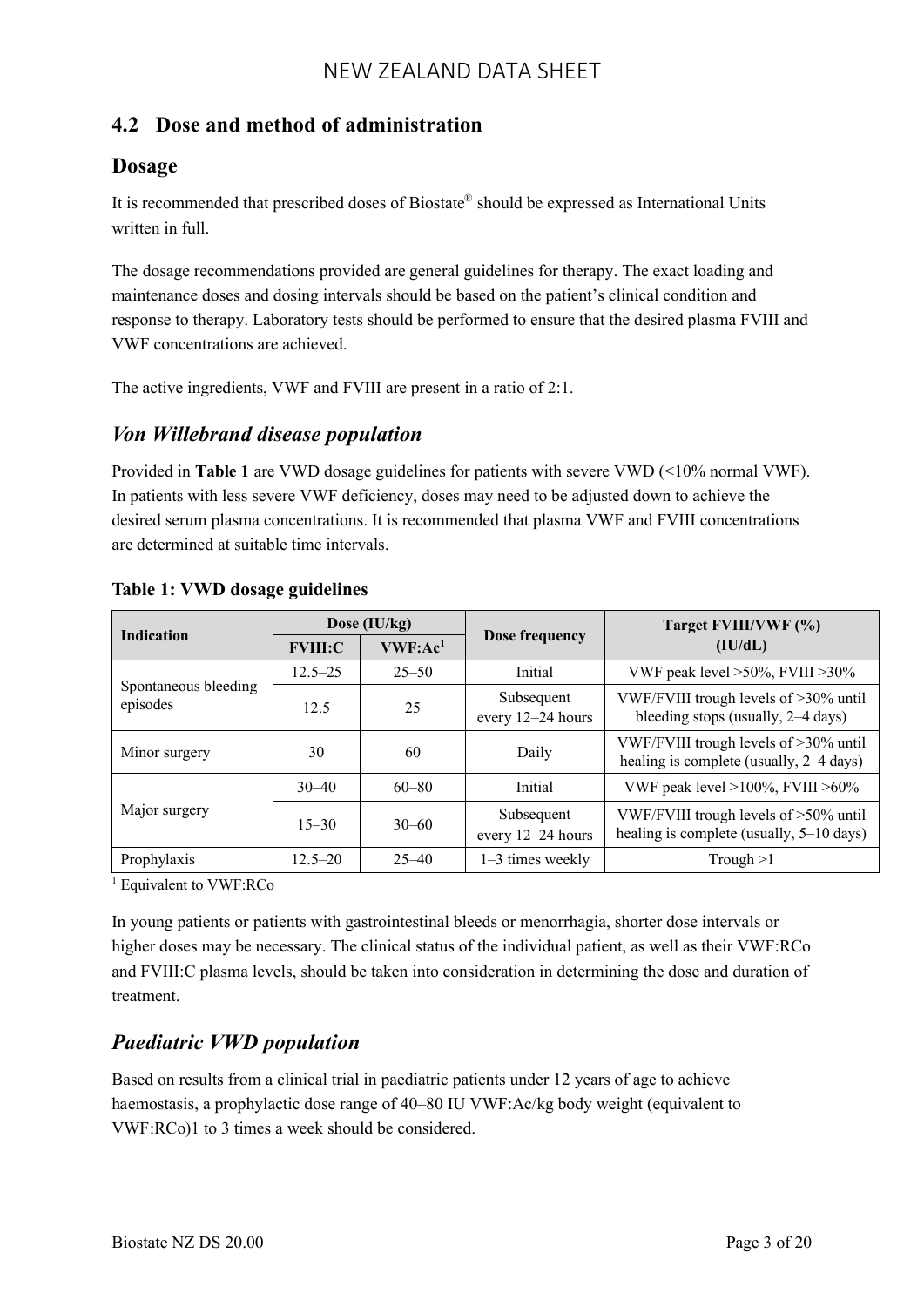## *Haemophilia A population*

Provided in **Table 2** are dosage guidelines for patients with Haemophilia A.

| <b>Indication</b>                                                        | <b>Dose</b><br>(IU/kg)                           | <b>Dose frequency</b>                                  | <b>Treatment day(s)</b><br>or duration   | Target FVIII (%)<br>(IU/dL)                                  |  |
|--------------------------------------------------------------------------|--------------------------------------------------|--------------------------------------------------------|------------------------------------------|--------------------------------------------------------------|--|
| Minor bleeding<br>episodes                                               | $10 - 15$                                        | $12-24$ hourly                                         | $1 - 2$                                  | Peak 20–30                                                   |  |
| Moderate to severe<br>bleeding episodes<br>e.g. haemarthroses            | $15 - 40$                                        | 8-24 hourly                                            | $1 - 4$                                  | Peak 30-80                                                   |  |
| Life threatening<br>bleeding e.g.<br>intracranial<br>haemorrhage         | $50 - 60$<br>$20 - 25$                           | Single dose<br>8-12 hourly                             | $\mathbf{1}$<br>$2 - 10$                 | Peak $>100$<br>Trough 80-100                                 |  |
| Minor surgery                                                            | $20 - 30$<br>$20 - 25$<br>$20 - 30$              | Single dose<br>12 hourly<br>24 hourly                  | Pre-op<br>$1 - 3$<br>$\geq$ 4            | Peak 40–60<br>Trough 40-50<br>Trough 20-30                   |  |
| Major surgery                                                            | $40 - 50$<br>$20 - 25$<br>$15 - 20$<br>$10 - 20$ | Single dose<br>8-12 hourly<br>8-12 hourly<br>12 hourly | Pre-op<br>$1 - 3$<br>$4 - 6$<br>$\geq$ 7 | Peak 80-100<br>Trough 80-100<br>Trough 60-80<br>Trough 40-60 |  |
| Dentistry<br>e.g. invasive dental<br>procedures,<br>extractions, surgery | $35 - 40$<br>$25 - 30$                           | Single dose<br>12 hourly                               | Pre-op<br>$1 - 3$                        | Peak 70–80<br>Trough 50–60                                   |  |
| Prophylaxis                                                              | $25 - 40$                                        | 3 times weekly                                         | Ongoing                                  | Trough 1                                                     |  |

**Table 2: Haemophilia A dosage guidelines**

**Note**: The 'pre-op' dose is the loading dose prior to surgery, day 1 is the day of surgery and trough levels need to be maintained above target on day of surgery, and subsequently. For extensive dental clearance or surgery higher levels may be necessary for longer periods of time. The use of an antifibrinolytic agent in support of factor replacement is strongly recommended after dental extractions.

## *Paediatric haemophilia A population*

Dosing in haemophilia A in children  $(12 \text{ years of age})$  and adolescents  $(12 \text{ to } 18 \text{ years of age})$  is based on body weight and is therefore generally based on the same guidelines as for adults. In some cases shorter dose intervals or higher doses may be necessary. The frequency of administration should always be oriented to the clinical effectiveness in the individual case.

## **Monitoring advice**

It is recommended that plasma FVIII:C and/or VWF:RCo concentrations be determined in patient's plasma at suitable intervals and during the treatment of severe bleeding episodes.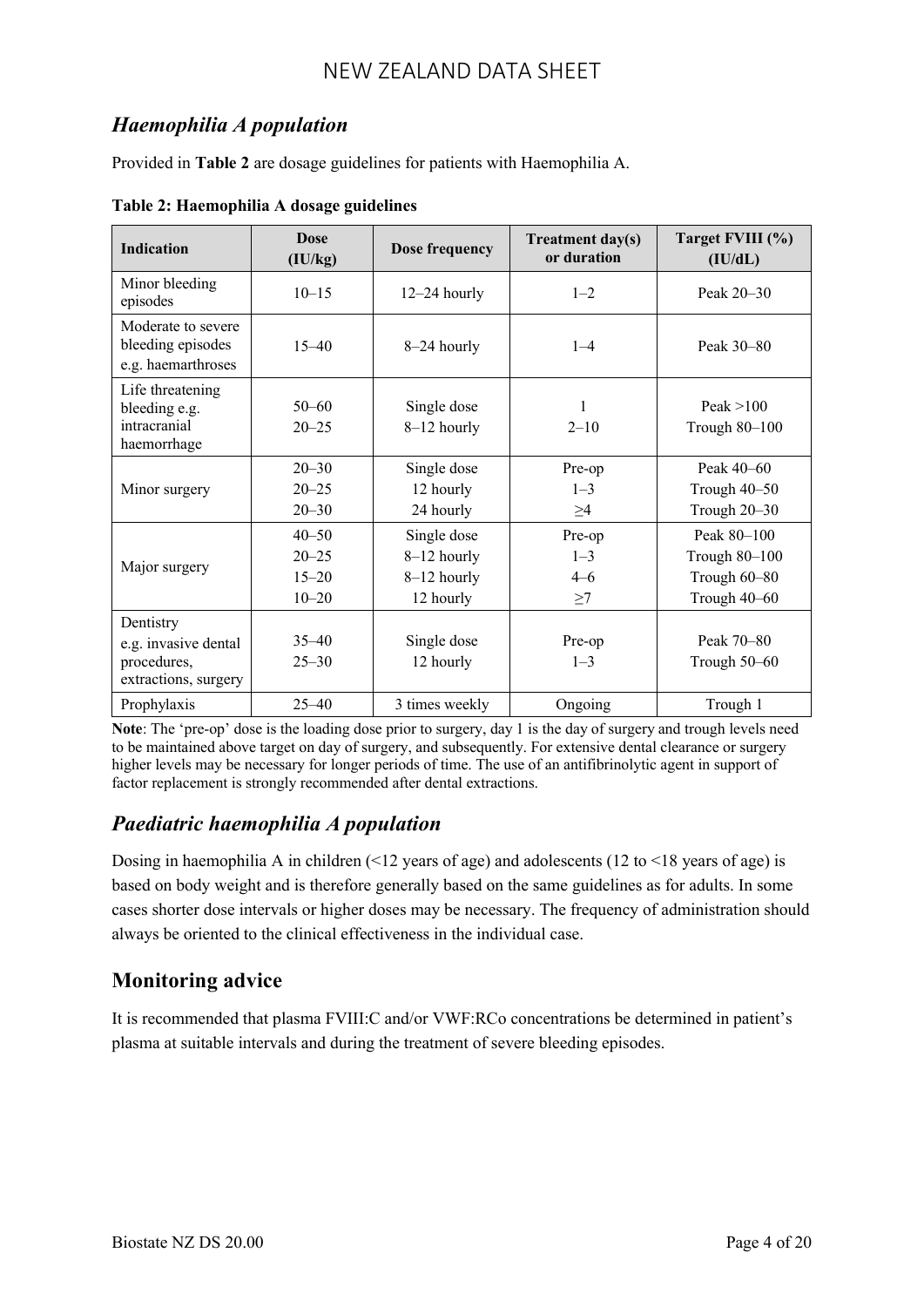## **Method of administration**

For intravenous use.

Medical personnel, family carers and patients should be adequately trained in the techniques for the preparation and the administration of Biostate® .

For instructions on reconstitution of the medicine before administration, see section 6.6.

- 1. With the Biostate<sup>®</sup> vial upright, attach a plastic disposable syringe to the Mix2Vial<sup>™</sup> (transparent plastic part). Invert the system and draw the reconstituted Biostate® into the syringe by pulling the plunger back slowly. One large syringe may be used to pool several vials of reconstituted Biostate® .
- 2. Once the Biostate<sup>®</sup> has been transferred into the syringe, firmly hold the barrel of the syringe (keeping the syringe plunger facing down) and detach the Mix2Vial™ from the syringe. Discard the Mix2Vial<sup>™</sup> (transparent plastic part) and empty Biostate<sup>®</sup> vial in an appropriate waste container. Fit the syringe to a suitable injection needle to administer the reconstituted Biostate® . Do not use the Mix2Vial<sup>™</sup> for injection.
- 3. Give the dose slowly by the intravenous route (usually within 5 to 6 minutes, or as tolerated by the patient). The injection/infusion rate should not exceed 6 mL per minute and the patient should be observed carefully during administration. If there is any reaction that might be related to the administration of Biostate®, the rate of injection should be decreased or, if needed, the application should be stopped (see section 4.4).
- 4. When the contents of more than one vial are to be given, it will be convenient to pool the total amount prior to administration (e.g.in a large syringe or sterile bag). This must be done aseptically.
- 5. To reduce microbiological hazard, use as soon as practicable after reconstitution/preparation. For use in surgery, the conditions described under **Continuous infusion** can apply. This product is for single use only and any unused portion remaining in the vial must be discarded appropriately.
- 6. The solution must not be added or mixed with any other fluids to be given, including whole blood.

## **Continuous infusion**

Studies using continuous infusion have not been carried out in patients. However, it is suggested that this method is suitable for covering surgical procedures. The product required should be reconstituted to the same volume and in the same diluent as for bolus infusion, and administered using an infusion pump suitable for this volume. Reconstitution should be done under aseptic conditions, and sterile integrity of the delivery device should be maintained.

## **4.3 Contraindications**

Biostate® is contraindicated in individuals with a history of anaphylactic or severe systemic response to coagulation FVIII and/or VWF preparations. Also it is contraindicated in individuals with a known hypersensitivity to any of the product components.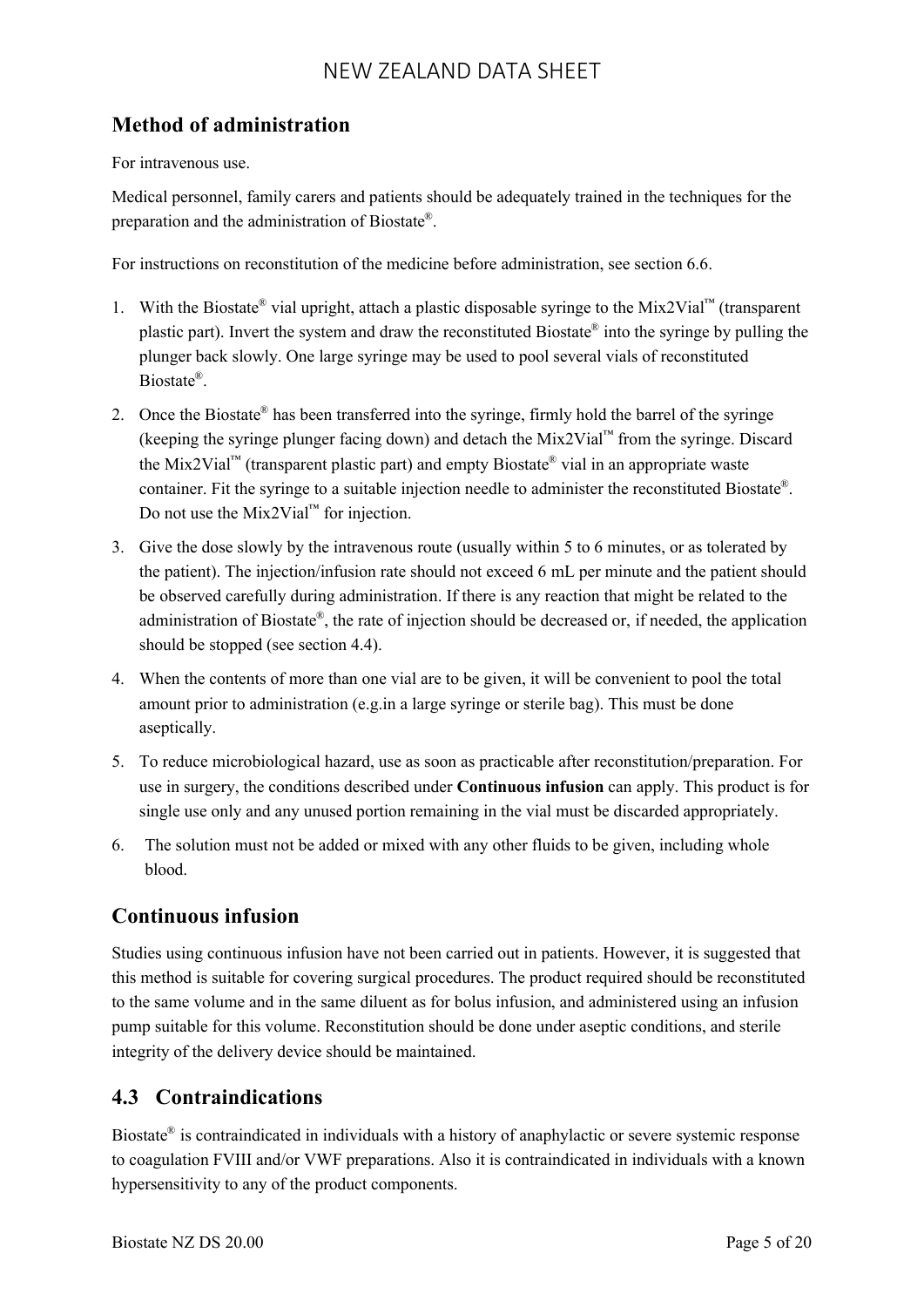## **4.4 Special warnings and precautions for use**

# **Hypersensitivity**

Allergic type hypersensitivity reactions are possible. If symptoms of hypersensitivity occur, patients should be advised to discontinue use of the medicinal product immediately and contact their physician. Patients should be informed of the early signs of hypersensitivity reactions including hives, generalised urticaria, tightness of the chest, wheezing, hypotension and anaphylaxis. In case of shock, the current medical standards for shock treatment should be observed.

# **Haemophilia A**

## *Inhibitors*

The formation of neutralising antibodies (inhibitors) to FVIII is a known complication in the management of individuals with haemophilia A. These inhibitors are usually IgG immunoglobulins directed against the FVIII procoagulant activity, which are quantified in Bethesda Units (BU) per mL of plasma, using appropriate biological testing. The risk of developing inhibitors is correlated to the exposure to anti-haemophilic FVIII, this risk being highest within the first 20 exposure days. Rarely, inhibitors may develop after the first 100 exposure days.

Cases of recurrent inhibitor (low titre) have been observed after switching from one FVIII product to another in previously treated patients with more than 100 exposure days who have a previous history of inhibitor development. Therefore, it is recommended to monitor patients carefully for inhibitor occurrence following any product switch.

In general, all patients treated with coagulation FVIII products should be carefully monitored for the development of inhibitors by appropriate clinical observations and laboratory tests. If the expected FVIII activity plasma levels are not attained, or if bleeding is not controlled with an appropriate dose, testing for FVIII inhibitor presence should be performed. In patients with high levels of inhibitor, FVIII therapy may not be effective and other therapeutic options should be considered. The management of such patients should be directed by physicians with experience in the care of haemophilia A patients and those with FVIII inhibitors.

## **Von Willebrand disease**

There is a risk of occurrence of thrombotic events, particularly in patients with known clinical or laboratory risk factors. Therefore, patients at risk must be monitored for early signs of thrombosis. Prophylaxis against venous thromboembolism should be instituted for patients at risk according to the current medical standards.

When using a FVIII-containing VWF product, continued treatment may cause an excessive rise in FVIII:C. In patients receiving FVIII-containing VWF products, plasma levels of FVIII:C should be monitored to avoid sustained excessive FVIII:C plasma levels which may increase the risk of thrombotic events, and antithrombotic measures should be considered.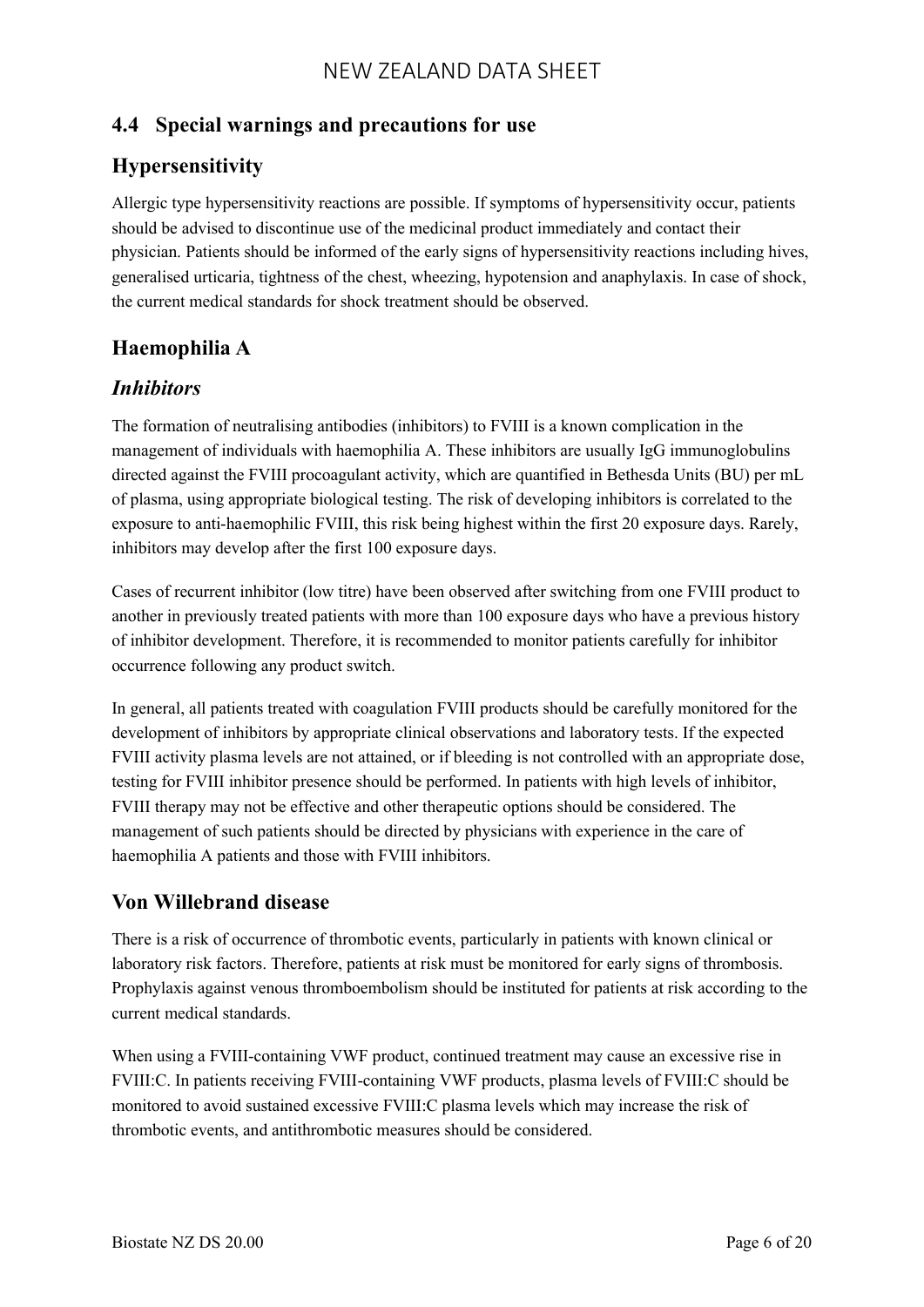Patients with VWD, especially type 3 patients, may develop neutralising antibodies (inhibitors) to VWF. If the expected VWF:RCo activity plasma levels are not attained, or if bleeding is not controlled with an appropriate dose, an appropriate assay should be performed to determine if a VWF inhibitor is present. In patients with high levels of inhibitor, therapy may not only be ineffective but also lead to anaphylactoid reactions and other therapeutic options should be considered.

## **Pathogen safety**

This product is made from human plasma. Products made from human plasma may contain infectious agents, such as viruses and theoretically Creutzfeldt-Jakob Disease (CJD) agents, that can cause disease.

Standard measures to prevent infections resulting from the use of medicinal products prepared from human blood or plasma include selection of donors, screening of individual donations and plasma pools for specific markers of infection and the inclusion of effective manufacturing steps for the inactivation/removal of viruses.

The Biostate® manufacturing process includes solvent detergent (tri-n-butyl phosphate and polysorbate 80) and dry heat treatment (80°C for 72 hours) as dedicated virus inactivation steps to reduce the theoretical risk of virus transmission. The solvent detergent, dry heat treatment, and partitioning steps used in the manufacture of Biostate® have been demonstrated to be effective virus inactivation/removal steps *in vitro* for the relevant viruses, human immunodeficiency virus (HIV) and hepatitis A virus (HAV), and also with models for hepatitis B virus (HBV) and hepatitis C virus (HCV). The manufacturing process also contributes to inactivation/removal of human parvovirus B19 (B19). Despite this, when medicinal products prepared from human blood or plasma are administered, the possibility of transmitting infective agents cannot be totally excluded. This also applies to unknown or emerging viruses and other pathogens.

The measures taken are considered effective for enveloped viruses such as HIV, HBV and HCV, and for the non-enveloped virus HAV. The measures taken may be of limited value against non-enveloped viruses such as parvovirus B19.

Parvovirus B19 infection may be serious for pregnant women and for individuals with immunodeficiency or increased erythropoiesis.

Appropriate vaccination (hepatitis A and B) should be considered for patients in regular/repeated receipt of human plasma-derived products.

It is strongly recommended that every time that  $Biostate^{\circledast}$  is administered to a patient, the name and batch number of the product are recorded in order to maintain a link between the patient and the batch of the product.

## **Paediatric use**

The listed warnings and precautions apply both to adults and paediatrics.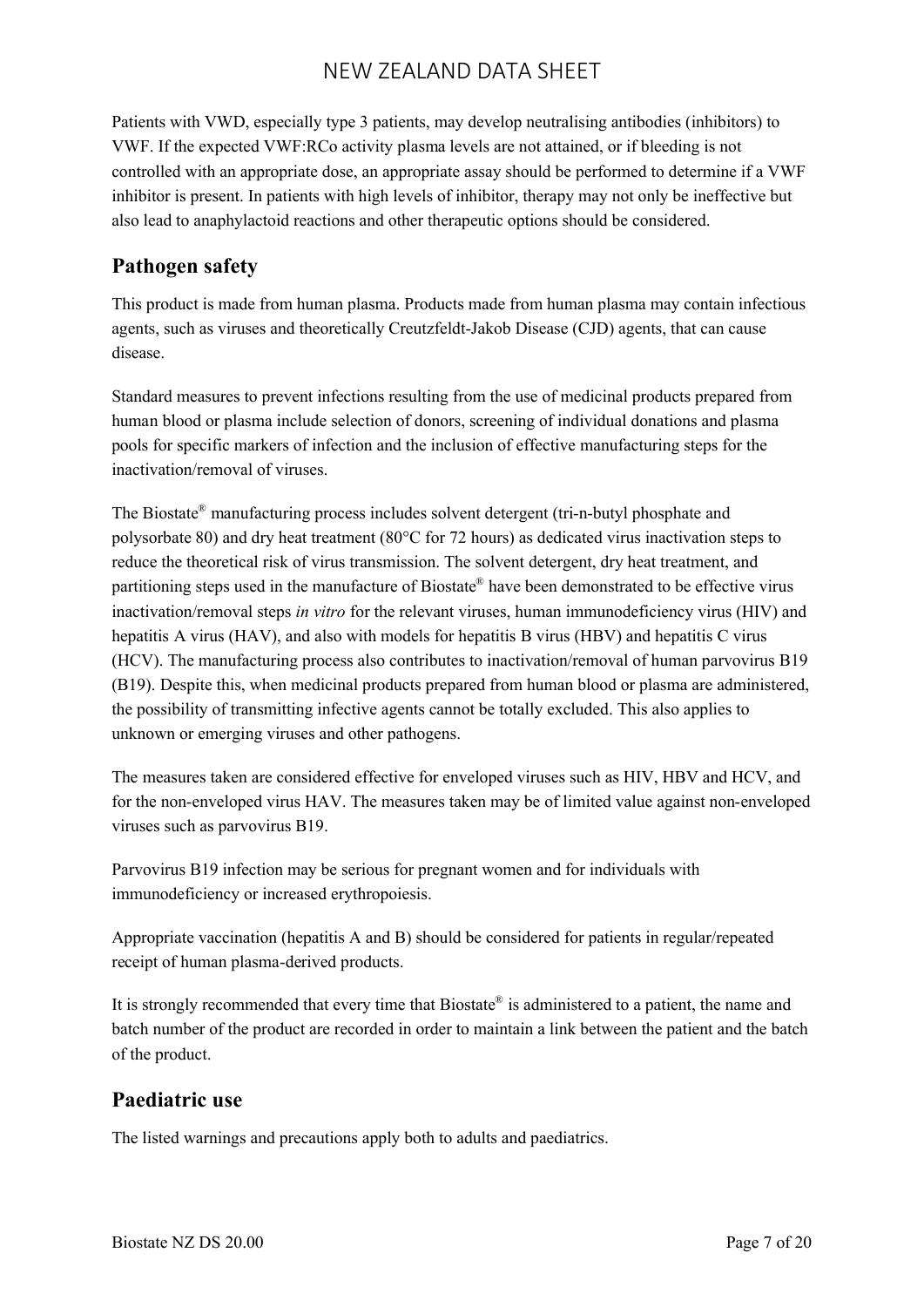## **Use in the elderly**

The safety of this product for use in the elderly population has not been established in appropriate studies.

## **Effect on laboratory tests**

FVIII and/or VWF are endogenous plasma proteins; therefore no specific effects on laboratory tests are anticipated.

### **4.5 Interaction with other medicines and other forms of interaction**

No interaction studies have been performed.

### **4.6 Fertility, pregnancy and lactation**

### **Effects on fertility**

Animal reproduction studies have not been conducted with Biostate® .

### **Use in pregnancy and lactation**

#### *Von Willebrand disease*

Experience in the treatment of pregnant or breast-feeding women is not available. Biostate® should be administered to pregnant or breast-feeding VWF deficient women only if clearly indicated, taking into consideration that delivery confers an increased risk of haemorrhagic events in these patients.

#### *Haemophilia A*

Based on the rare occurrence of haemophilia A in women, experience regarding the treatment during pregnancy and breast-feeding is not available.

Therefore, Biostate® should be used during pregnancy and breast-feeding only if clearly indicated.

### **4.7 Effects on ability to drive and use machines**

Biostate® has no influence on ability to drive and use machines.

### **4.8 Undesirable effects**

### **Summary of the safety profile**

During treatment with Biostate® the following adverse reactions may occur: hypersensitivity or allergic reactions, thromboembolic events, pyrexia, headache, dysgeusia and abnormal liver function test levels. Furthermore, patients may develop inhibitors to FVIII and/or VWF.

### **Tabulated summary of adverse reactions**

The adverse reactions presented in **Table 3** are based on experience from clinical trials and postmarketing experience from patients with haemophilia A and VWD.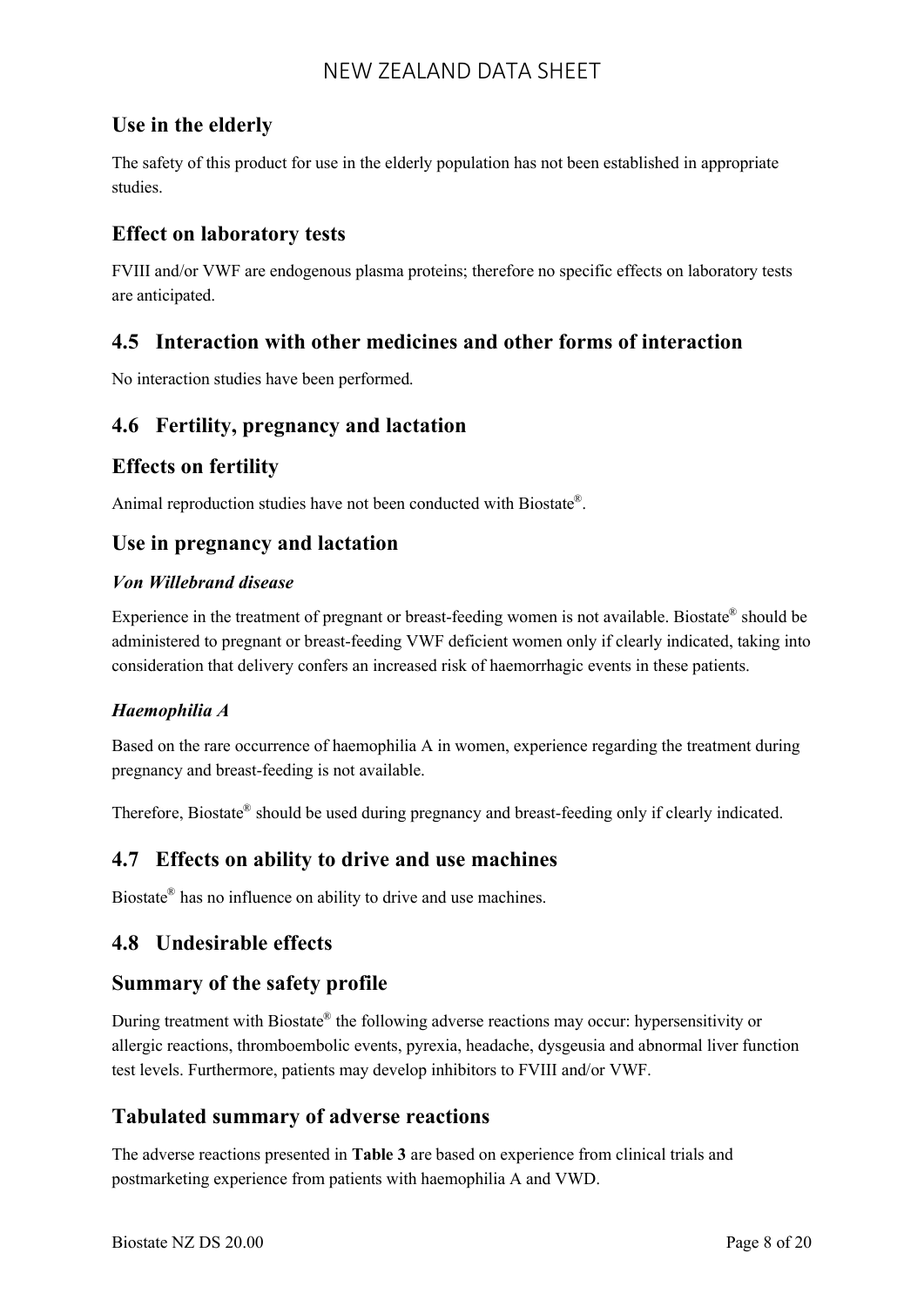The following standard categories of frequency are used where data are available:

| Very common | >1/10                                                  |
|-------------|--------------------------------------------------------|
| Common      | $\geq 1/100$ and $\leq 1/10$                           |
| Uncommon    | $\geq 1/1000$ and $\leq 1/100$                         |
| Rare        | $\geq 1/10,000$ and $\leq 1/1000$                      |
| Very rare   | $\leq$ 1/10,000                                        |
| Not known   | frequency cannot be estimated from the available data. |

| <b>MedDRA SOC</b>                              | Adverse reaction*                                                                          | <b>Frequency in clinical</b><br>trials | <b>Frequency in</b><br>postmarketing<br>surveillance |  |
|------------------------------------------------|--------------------------------------------------------------------------------------------|----------------------------------------|------------------------------------------------------|--|
| Blood and lymphatic                            | <b>FVIII</b> inhibition                                                                    | Common                                 | Very rare                                            |  |
| system disorders                               | <b>VWF</b> inhibition                                                                      | Not known <sup>**</sup>                | Very rare                                            |  |
| Immune system disorders                        | Hypersensitivity (including<br>tachycardia, chest pain, chest<br>discomfort and back pain) | Common                                 | Very rare                                            |  |
| Nervous system disorders                       | Dysgeusia                                                                                  | Uncommon                               | Very rare                                            |  |
| Vascular disorders                             | Thromboembolic event                                                                       | Uncommon                               | Very rare                                            |  |
| General disorders and<br>administration site   | Pyrexia                                                                                    | Common                                 | Very rare                                            |  |
| conditions                                     | Headache                                                                                   | Very common                            | Very rare                                            |  |
| Liver function test abnormal<br>Investigations |                                                                                            | Uncommon                               | Very rare                                            |  |

**Table 3: Frequency of adverse reactions**

\* Adverse events adjudicated as related to Biostate®.

\*\* Observed during postmarketing surveillance, not observed in clinical trials.

## **Description of selected adverse reactions**

*FVIII inhibition:* Patients with haemophilia A may develop neutralising antibodies (inhibitors) to FVIII. If such inhibitors occur, the condition will manifest itself as an insufficient clinical response.

*VWF inhibition:* Patients with VWD, especially type 3 patients, may develop neutralising antibodies (inhibitors) to VWF. If such inhibitors occur, the condition will manifest itself as an inadequate clinical response. Such antibodies are precipitating and may occur concomitantly to anaphylactic reactions. Therefore, patients experiencing an anaphylactic reaction should be evaluated for the presence of an inhibitor.

*Hypersensitivity (allergic reactions):* Includes: angioedema, burning and stinging at the infusion site, chills, flushing, generalised urticaria, headache, hives, hypotension, lethargy, nausea, restlessness, tachycardia, tightness of the chest, tingling, vomiting, wheezing have been observed on occasion, and may in some cases progress to severe anaphylaxis (including shock).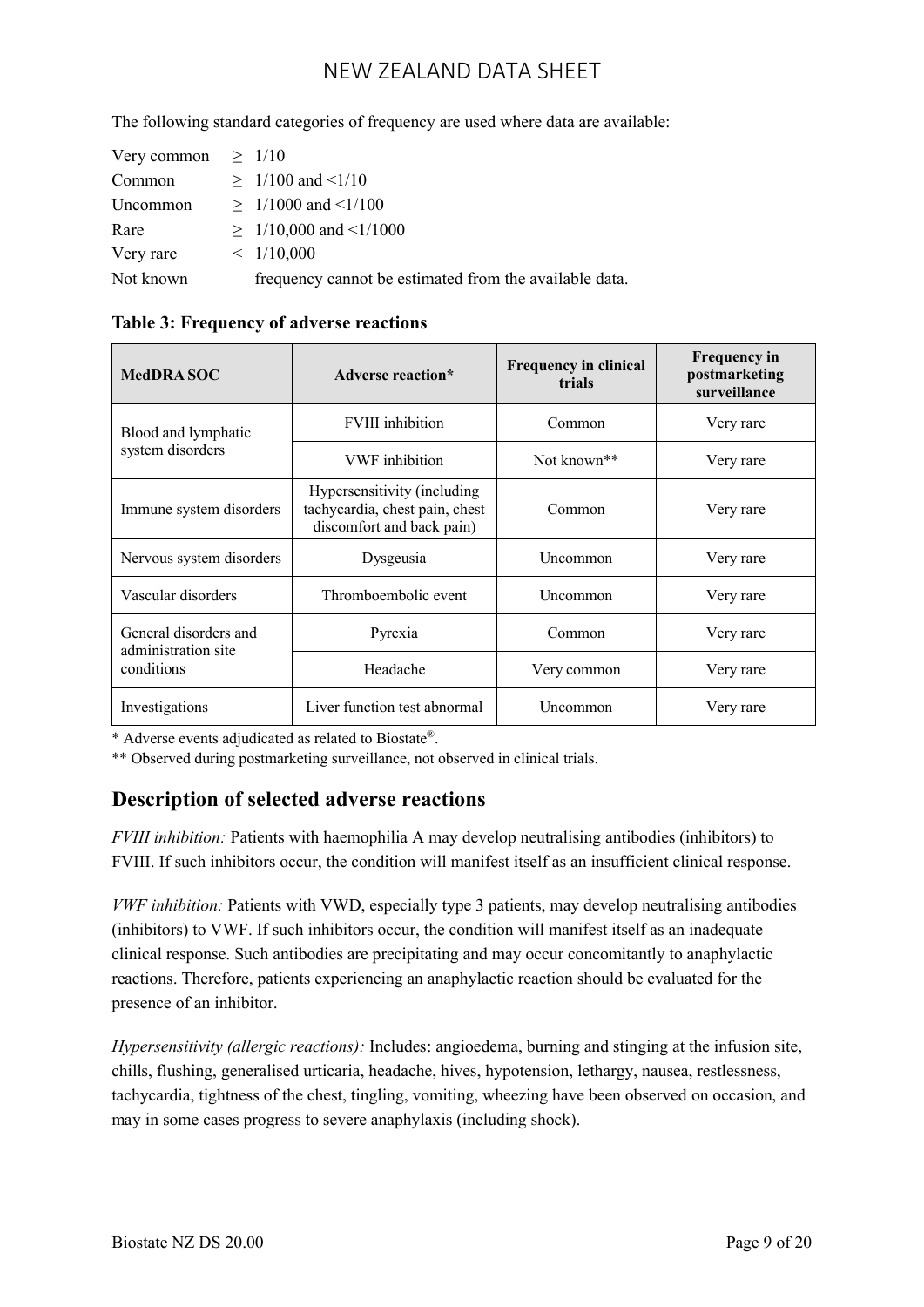*Thromboembolic events:* In patients with VWD, there is a risk of occurrence of thromboembolic events, particularly in patients with known clinical or laboratory risk factors. In patients receiving FVIII-containing VWF products, sustained excessive FVIII:C plasma levels may increase the risk of thromboembolic events.

For safety with respect to transmissible agents, see section 4.4.

## **Paediatric population**

Frequency, type and severity of adverse reactions in the Haemophilia A paediatric population is expected to be the same as in that observed in the adult population.

Frequency, type and severity of adverse reactions in the von Willebrand paediatric population is expected to be the same as in that observed in the adult population.

### **Reporting of suspected adverse reactions**

Reporting suspected adverse reactions after authorisation of the medicine is important. It allows continued monitoring of the benefit/risk balance of the medicine. Healthcare professionals are asked to report any suspected adverse reactions [https://nzphvc.otago.ac.nz/reporting/.](https://nzphvc.otago.ac.nz/reporting/)

### **4.9 Overdose**

Cases of overdose (twice the amount of the recommended dose) have been observed in clinical trials. No severe adverse reactions were associated with these cases. The risk of thromboembolic events cannot be excluded in case of major overdose, especially in patients with VWD.

For advice on the management of overdose please contact the National Poisons Centre on 0800 POISON (0800 764766).

## **5 PHARMACOLOGICAL PROPERTIES**

### **5.1 Pharmacodynamic properties**

Pharmacotherapeutic group: Antihaemorrhagics: Blood coagulation factors, von Willebrand factor and coagulation factor VIII in combination.

#### ATC code: B02BD06

The Biostate<sup>®</sup> FVIII/VWF complex consists of two different non-covalently bound proteins: FVIII and VWF. FVIII is an essential cofactor in activation of factor X leading ultimately to the formation of thrombin and fibrin. VWF promotes platelet aggregation and platelet adhesion on damaged vascular endothelium; it also serves as a stabilising carrier protein for the procoagulant protein FVIII.

Von Willebrand Disease (VWD) is an autosomally-inherited congenital bleeding disorder in which there is a deficiency or dysfunction of VWF. A reduction in VWF concentration in the bloodstream results in low FVIII activity and abnormal platelet function, which may result in excessive bleeding. The VWF activity in Biostate® exists in a 2:1 ratio with FVIII:C activity. Biostate® has been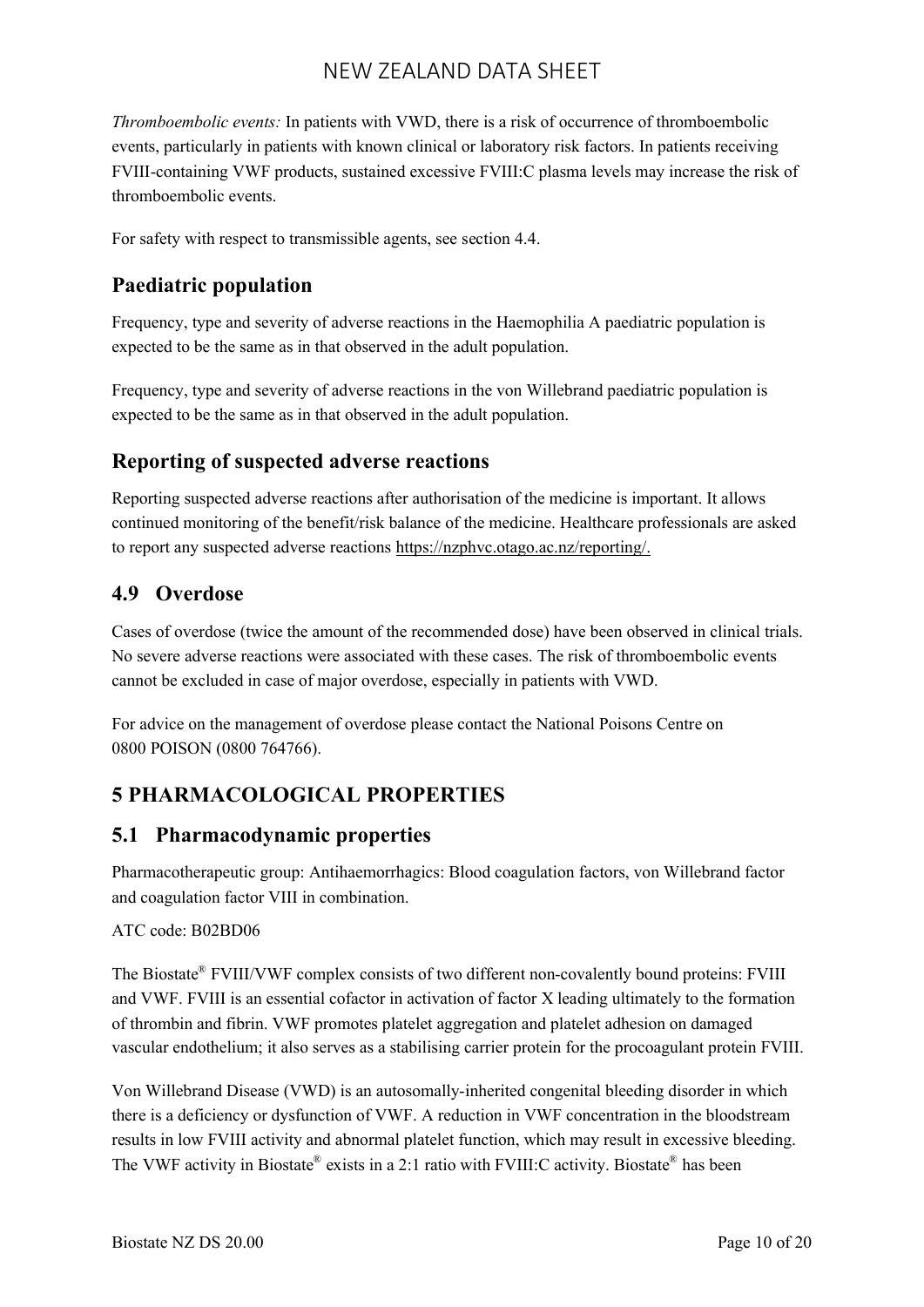demonstrated to contain the high molecular weight (HMW) multimers of VWF. HMW multimers are considered to be important for correcting the haemostatic defect in patients with VWD as they are important for platelet adhesion.

Haemophilia A is an X-linked recessive blood coagulation disorder. It is caused by reduced FVIII activity through either insufficient or abnormal synthesis of the FVIII protein, which is required for the formation of blood clots. Activated FVIII acts as a cofactor for activated factor IX, accelerating the conversion of factor X to activated factor X. Activated factor X converts prothrombin into thrombin. Thrombin then converts fibrinogen into fibrin and a clot can be formed.

## **Clinical efficacy and safety**

A total of 221 subjects were exposed in the prospective clinical studies, including 147 subjects with haemophilia A and 74 subjects with VWD. Among these exposed subjects, 5 subjects with haemophilia A and 3 subjects with VWD were adolescents, (aged 12 to <18 years), 36 subjects with haemophilia A (1 with high titre FVIII inhibitors was <1 year old) and 18 subjects with VWD were paediatrics aged <12 years.

In addition, efficacy and safety data in VWD subjects were collected in 2 published investigator-led studies that included 43 adult VWD subjects (Shortt study) and 43 adolescents and children (Howman study). Fifteen paediatric haemophilia A subjects, with FVIII inhibitors, treated for immune tolerance induction are reported in a published investigator-led retrospective chart review (Robertson study).

## **Von Willebrand Disease**

Efficacy in the control of non-surgical and surgical bleeding was assessed in 3 open-label non-controlled trials. A 4-point rating scale was used in all trials: None – no control of bleeding; Moderate – moderate control of bleeding, other treatment also required; Good – slight oozing, partial but adequate control of bleeding; Excellent – haemostasis achieved.

In the first trial, with a focus on non-surgical bleeds (NSB), the haemostatic efficacy for 98.2% of 407 evaluable NSB were assessed by the investigator as excellent or good and 1.7% as moderate. During the study 8 subjects experienced 125 major NSBs, of which 7 were mucosal bleeds. The investigator's overall assessment was excellent for 1 and moderate for the other 6 major mucosal bleeds which were uterine bleeds; although for 4 of the later 6 bleeds the investigator had assessed efficacy as good on at least 1 day. Eight subjects in this trial were treated on-demand for 12 months before being switched to a prophylaxis regimen. The total number of NSB events decreased from 306 (ranging from 18 to 82 per subject, on-demand) to 10 in 5 of the subjects during prophylaxis. The haemostatic efficacy of all events treated with Biostate® was assessed by the investigator as excellent.

In the second trial the focus was on surgery. In 9 subjects undergoing 10 major surgical procedures, the efficacy was excellent or good in 10 (100%). In 11 patients undergoing 15 minor surgical procedures, haemostatic efficacy was excellent in 14 (93%) and good in 1 (7%). The mean dose to achieve haemostasis was 27 IU FVIII:C/kg/day for a median 2 days in non-surgical bleeding, 33 IU FVIII:C/kg/day for a median 2 days in minor surgery and 41 IU FVIII:C/kg/day for a median 7.5 days in major surgery.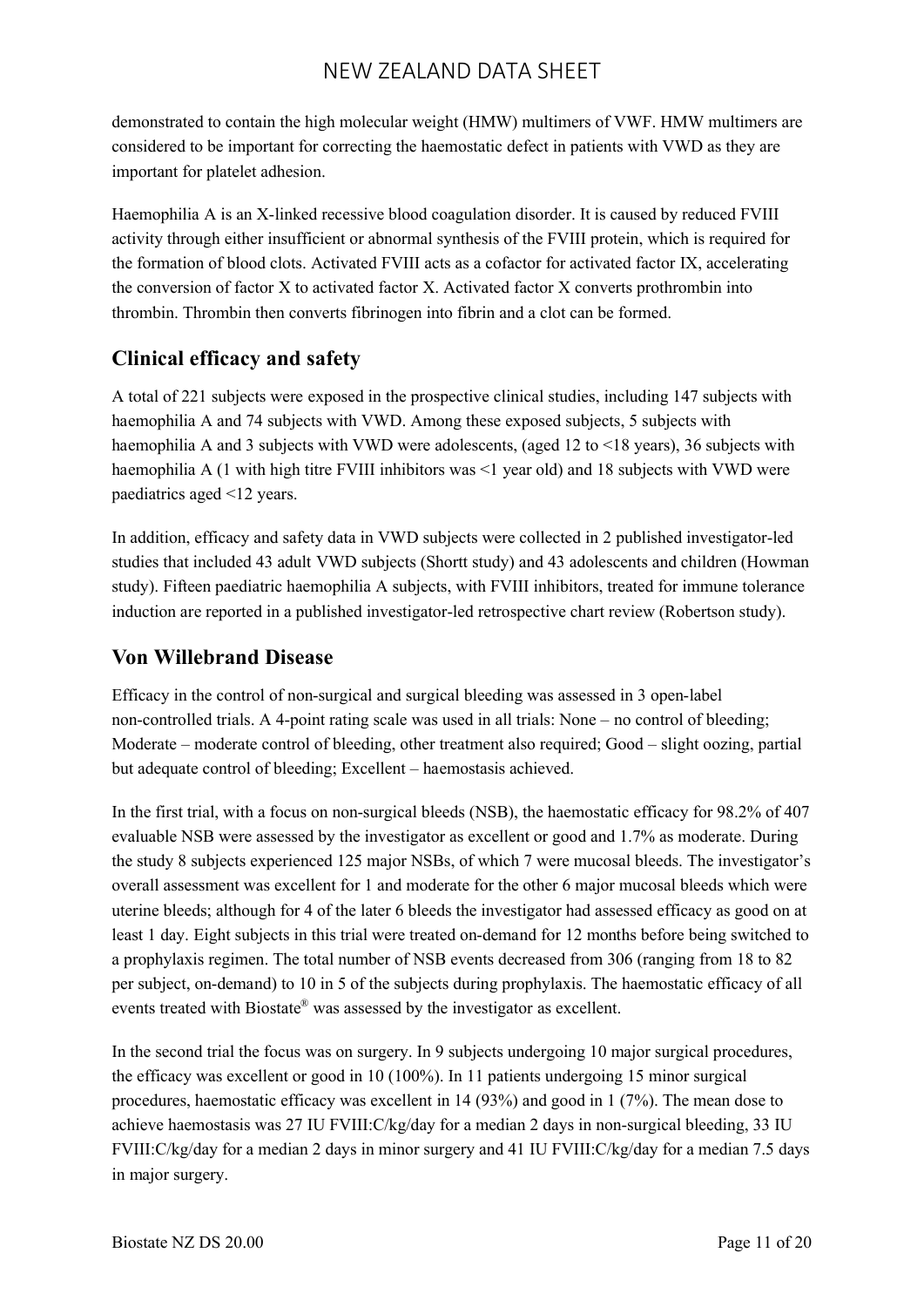In the third trial 12 paediatric subjects treated on-demand experienced 96 NSB events which included 26 major events, 13 of which were mucosal bleeds. Haemostatic efficacy was assessed as excellent (45%) and good (55%) by the investigator for all of the NSB events evaluated. Three subjects in this group underwent 8 minor surgical procedures (all were dental). For a group of 4 paediatric subjects receiving prophylaxis treatment, 73 NSB events required treatment, however the haemostatic efficacy for these events was assessed by the investigator as excellent for 81% and good for the remaining 19% of events.

In a retrospective review of surgical bleeding in 43 adult patients undergoing 58 procedures, the haemostatic efficacy was excellent or good in 100% of procedures. Efficacy in the VWD Type 3 patients (n=5) was rated as excellent in 55%. The mean dose to achieve haemostasis was 29 IU FVIII:C/kg/day for a mean 2 days (range 1–4) in minor dental procedures and 5 days (range 1–13) in major surgery. There was some concomitant use of tranexamic acid and desmopressin.

In a second retrospective review in children and adolescents, 42 surgical events were treated: 10 major events in 10 subjects and 32 minor surgical events in 21 subjects. Four episodes of post-surgical bleeding events were also treated in 4 subjects, who had not received the product to prevent bleeding during the procedure. A total of 72 NSB events were treated: 46 mucocutaneous in 11 subjects and 26 musculoskeletal or soft tissue bleedings in 13 subjects. Only tranexamic acid was used as an adjunctive therapy in these subjects.

The haemostatic efficacy for all surgical events was excellent or good in approximately 90% of events (90% major and 91% of minor surgical events). Haemostatic efficacy for all NSB events was rated as excellent or good in 94% of events, and within Type 3 VWD subjects in 98% of NSB events.

The mean daily dose was 51 IU FVIII/kg (range 13–151) for major surgery with a median treatment duration of 7 days (range 1–24) and 45 IU FVIII/kg (range 14–76) for minor surgery with a median treatment duration of 3 days (range 1–8). For NSB events, the mean daily dose was 45 IU FVIII/kg (range 16–192) with a median treatment duration of 1 day (range 1–13).

Efficacy and safety in acquired VWD has not been established.

Adverse reactions encountered during the clinical trials in VWD patients are included in section 4.8.

## **Haemophilia A**

Efficacy in haemophilia A was assessed in 2 open-label, non-controlled trials.

In the first study in adult and adolescent subjects with haemophilia A, 81 subjects were treated with 77 subjects completing 6 months of treatment. Patients were treated either on-demand (including the prevention of bleeding in relation to surgery) or as prophylaxis. Of 656 evaluable bleeding events, 96.4% were assessed as excellent or good, 3.5% as moderate and 0.2% as none (one event, no efficacy).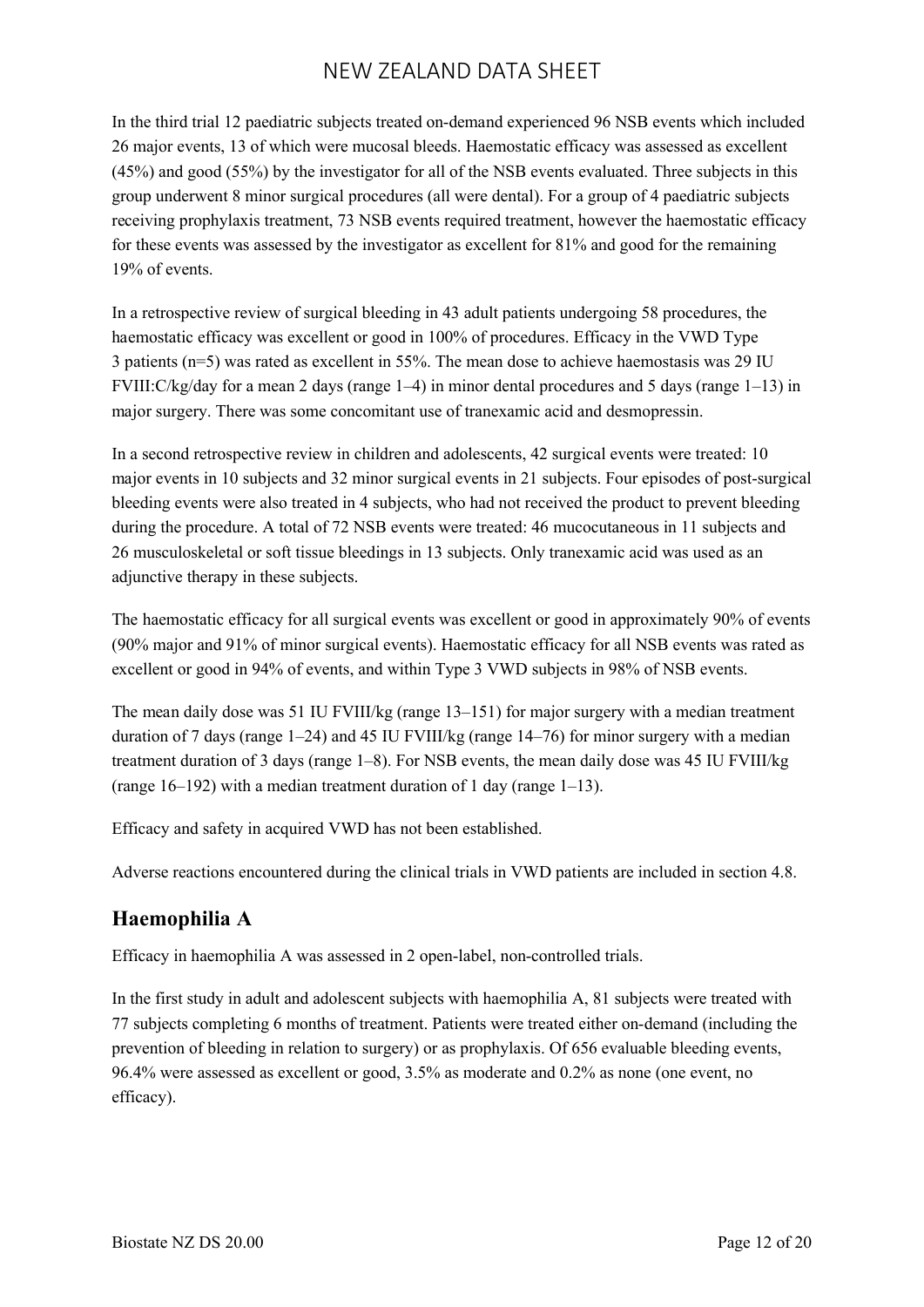During the study, a total of 37 surgical events occurred in 20 subjects; 12 events were major and 25 minor. Investigator's assessment of haemostatic efficacy at discharge was reported as excellent for 8 major and 10 minor surgical events, and as good for 2 major surgical events.

In the second study in paediatric subjects (<12 years of age), 35 subjects were treated either ondemand or as prophylaxis, with 21 subjects completing at least 50 exposure days. In the on-demand group, all 318 evaluable bleeding events were assessed as excellent or good (24.2 and 75.8% respectively), including 98 (30.6%) major bleeds, 7 of which were mucosal. In the prophylaxis group 99.4% of the evaluable bleeding events (172) were assessed as excellent or good (1 event was moderate). Of the 85 major bleeding events (49.1%), none were mucosal. Five subjects in the prophylaxis group did not experience any bleeding event during treatment.

A total of 5 surgeries, 2 major and 3 minor, occurred during the study. The investigator's assessment of these events was reported as excellent for 2 (minor) surgeries and good for the remaining 3 surgeries.

The retrospective chart review of haemophilia A subjects with FVIII inhibitors describes exposure to high doses of Biostate®.

Adverse reactions encountered during the clinical trials in haemophilia A patients are included in section 4.8

Efficacy and safety have not been studied in previously untreated patients.

## **5.2 Pharmacokinetic properties**

## *Von Willebrand Factor*

The pharmacokinetics (PK) of the product have been evaluated in VWD patients in the non-bleeding state.

Based on a PK study with 12 subjects with VWD, the PK characteristics for VWF:RCo, VWF antigen (VWF:Ag) and VWF collagen binding (VWF:CB) in **Table 4** were observed following a single intravenous infusion of 80 IU VWF:RCo/kg.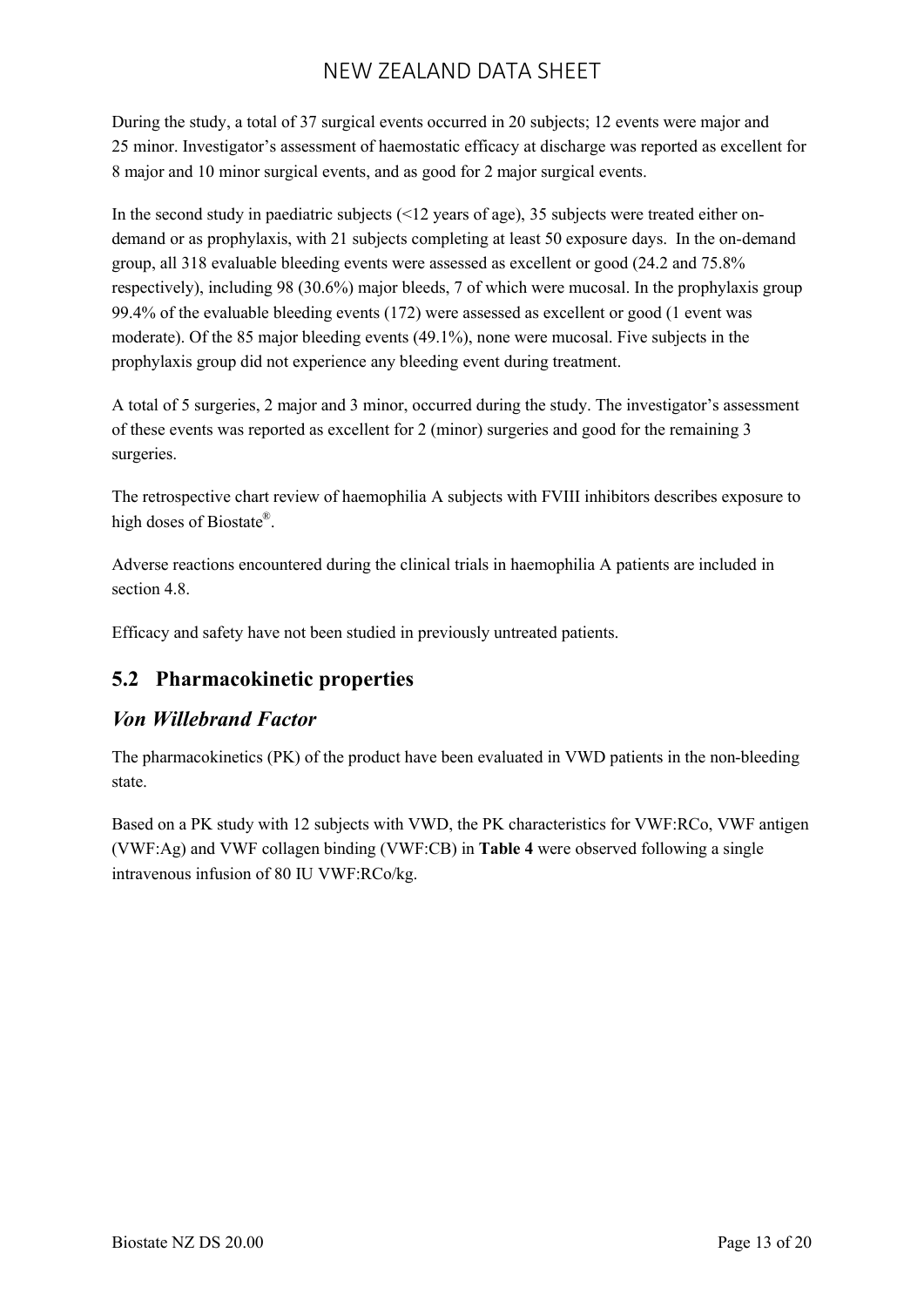| Parameter                          | <b>VWF:RCo</b> |                |                          |                |    | VWF:Ag         |                          |                   | <b>VWF:CB</b> |                |                   |               |
|------------------------------------|----------------|----------------|--------------------------|----------------|----|----------------|--------------------------|-------------------|---------------|----------------|-------------------|---------------|
|                                    | N              | Mean           | <b>SD</b>                | Range          | N  | Mean           | <b>SD</b>                | Range             | N             | Mean           | <b>SD</b>         | Range         |
| Incremental<br>recovery<br>(kg/mL) | 12             | 0.017          | 0.002                    | $0.01 - 0.02$  | 12 | 0.018          | 0.002                    | $0.01 - 0.02$     | 12            | 0.020          | 0.004             | $0.02 - 0.02$ |
| Half-life (h)                      | 8              | 13.7           | 9.2                      | $6.1 - 35.1$   | 12 | 18.3           | 4.0                      | $11.4 - 27.0$     | 12            | 16.0           | 4.6               | $9.4 - 25.1$  |
| $AUC_{0-72}$<br>(h.IU/mL)          | 12             | 17.7           | 9.7                      | $8.6 - 38.0$   | 12 | 37.8           | 13.3                     | $22.6 - 64.7$     | 12            | 24.8           | 8.8               | $14.8 - 41.1$ |
| MRT(h)                             | 8              | 14.0           | 5.0                      | $8.6 - 25.5$   | 12 | 23.6           | 5.0                      | $15.3 - 33.6$     | 12            | 20.0           | 4.4               | $11.6 - 28.6$ |
| $C_{\text{max}}$<br>(IU/mL)        | 12             | 1.65           | 0.63                     | $0.93 - 3.36$  | 12 | 2.29           | 0.59                     | $1.52 - 3.66$     | 12            | 1.68           | 0.50              | $1.04 - 2.66$ |
| $T_{\text{max}}(h)$                | 12             | $0.25^{\rm a}$ | $\overline{\phantom{0}}$ | $0.25 - 1.03$  | 12 | $0.25^{\rm a}$ | $\overline{\phantom{0}}$ | $0.25 - 1.00$     | 12            | $0.25^{\rm a}$ | $\qquad \qquad -$ | $0.25 - 1.00$ |
| $C_{\text{min}}$<br>(IU/mL)        | 12             | 0.01           | 0.01                     | $0.00 - 0.03$  | 12 | 0.10           | 0.05                     | $0.02 - 0.17$     | 12            | 0.05           | 0.02              | $0.02 - 0.09$ |
| Total<br>clearance<br>(mL/(h.kg))  | 12             | 6.09           | 1.66                     | $3.06 - 9.32$  | 12 | 3.57           | 0.69                     | $2.61 - 4.78$     | 12            | 3.53           | 0.89              | $2.32 - 4.77$ |
| $V_{ss}$ (mL/kg)                   | 8              | 74.8           | 35.3                     | $44.7 - 158.0$ | 12 | 82.8           | 18.6                     | $64.5 -$<br>128.4 | 12            | 68.6           | 15.7              | $47.5 - 93.7$ |

#### **Table 4: Pharmacokinetics data for VWF:RCo, VWF:Ag and VWF:CB**

<sup>a</sup> median.

AUC = area under the curve;  $C_{\text{max}}$  = maximum plasma concentration;  $C_{\text{min}}$  = minimum plasma concentration;

IU = International Unit; MRT = mean residence time;  $N =$  number of subjects; SD = standard deviation;

 $T_{\text{max}}$  = time to maximum concentration;  $V_{\text{ss}}$  = volume of distribution at steady state;

VWF:Ag = von Willebrand factor: antigen; VWF:CB = von Willebrand factor: collagen binding;  $VWF:RCo = von Willebrand factor: ristocetin cofactor.$ 

Peak plasma levels of VWF usually occur within a mean time of 18 minutes (median 15 minutes) after injection.

Similar results for both VWF and FVIII PK parameters were found when assessed after 6 months of treatment.

A population PK analysis which included PK data from both the adult subjects and a trial in paediatric subjects, indicated that dosing both populations on a 80 IU/kg basis provides similar concentrations for each of the VWF markers measured and found only body weight influences the PK of Biostate® which supports the dosing of Biostate® on an IU/kg basis.

## *Factor VIII*

The pharmacokinetics of the product have been evaluated in haemophilia A patients in the non-bleeding state.

Based on a PK study with 16 subjects with haemophilia A, the PK characteristics for FVIII:C in **Table 5** were observed following a single intravenous infusion of 50 IU/kg.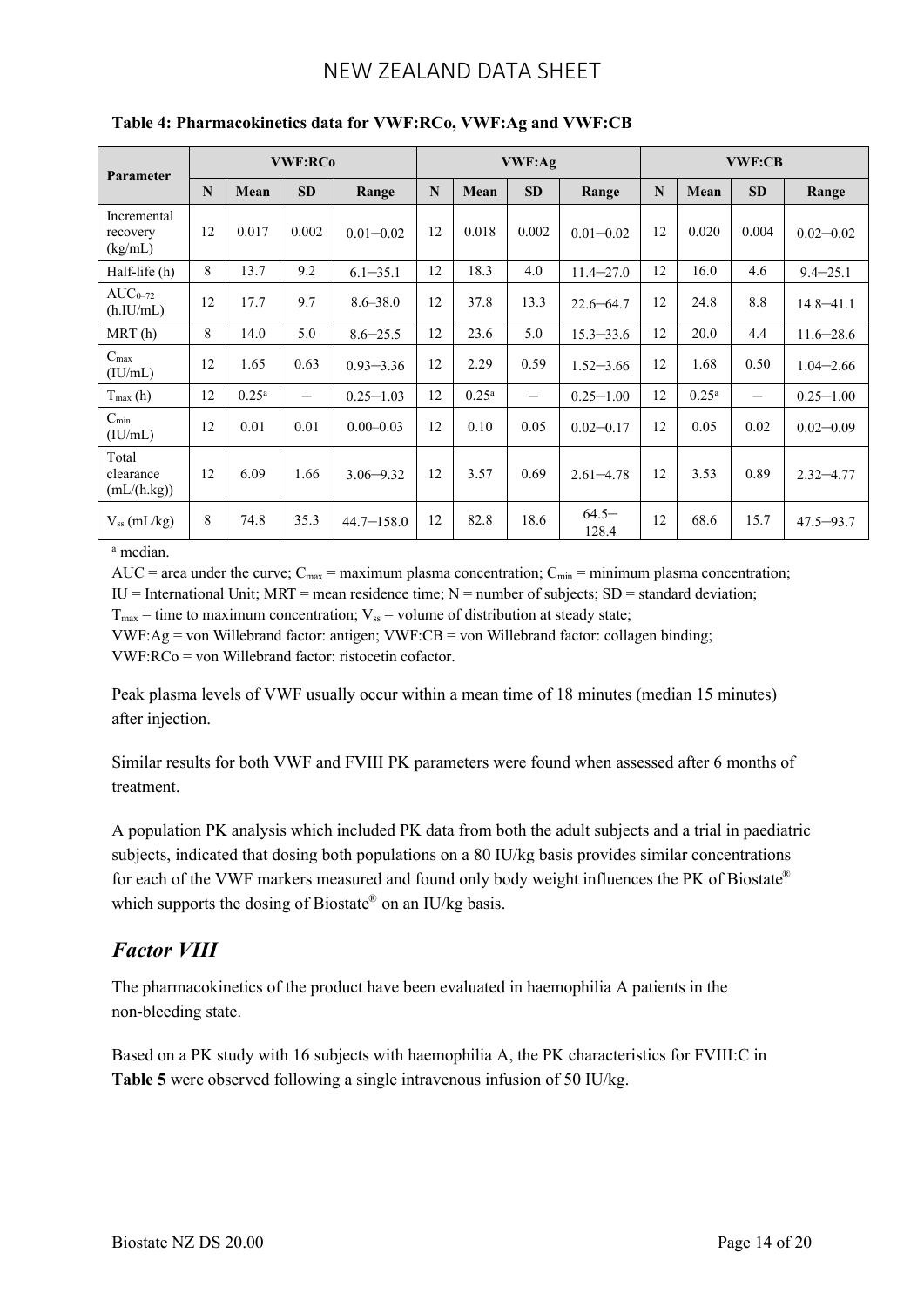|                               | <b>FVIII:C</b> |       |           |                  |  |  |  |
|-------------------------------|----------------|-------|-----------|------------------|--|--|--|
| Parameter                     | N              | Mean  | <b>SD</b> | Range            |  |  |  |
| Incremental recovery (kg/mL)  | 16             | 0.021 | 0.006     | $0.011 - 0.032$  |  |  |  |
| Half-life (h)                 | 16             | 13.40 | 2.53      | $8.78 - 18.51$   |  |  |  |
| $AUC_{0-48}$ (h. IU/mL)       | 16             | 13.79 | 3.79      | $7.04 - 21.79$   |  |  |  |
| MRT(h)                        | 16             | 16.96 | 3.68      | $11.29 - 26.31$  |  |  |  |
| $C_{\text{max}}$ (IU/mL)      | 16             | 1.07  | 0.28      | $0.57 - 1.57$    |  |  |  |
| $T_{\text{max}}(h)$           | 16             | 0.81  | 0.94      | $0.42 - 4.03$    |  |  |  |
| $C_{\min}$ (IU/mL)            | 16             | 0.060 | 0.028     | $0.021 - 0.111$  |  |  |  |
| Total clearance $(mL/(h.kg))$ | 16             | 3.92  | 1.22      | $2.30 - 7.11$    |  |  |  |
| $V_{ss}$ (mL/kg)              | 16             | 65.33 | 20.65     | $35.07 - 113.06$ |  |  |  |

#### **Table 5: Pharmacokinetics data for FVIII:C**

AUC = area under the curve;  $C_{\text{max}}$  = maximum plasma concentration;  $C_{\text{min}}$  = minimum plasma concentration;  $IU = International Unit; MRT = mean residence time; N = number of subjects; SD = standard deviation;$ 

 $T_{\text{max}}$  = time to maximum concentration;  $V_{\text{ss}}$  = volume of distribution at steady state;

 $FVIII:C = factor VIII: coagulation activity.$ 

Peak plasma levels of FVIII usually occur within a mean time of 49 minutes (median 30 minutes) after injection.

Similar PK results, including FVIII half-life, were found when PK parameters were assessed 6 months after the initial PK study. VWF PK parameters were not measured in the initial assessment or the repeat assessment after 6 months.

## *Paediatric population*

There were small differences in PK parameters, reduced exposure and increased clearance, observed between the paediatric age groups ( $\leq 6$  years and  $6 - 12$  years) in both VWD and haemophilia A studies. The differences when compared with inherent subject variability are not expected to be clinically important.

The PK data in paediatric subjects are comparable to those observed in adult subjects.

## **5.3 Preclinical safety data**

The product contains FVIII and VWF as active ingredients which are derived from human plasma and act like endogenous constituents of plasma. Preclinical studies with repeated dose applications (chronic toxicity, carcinogenicity and mutagenicity) cannot be reasonably performed in conventional animal models due to the development of antibodies following the application of heterologous human proteins.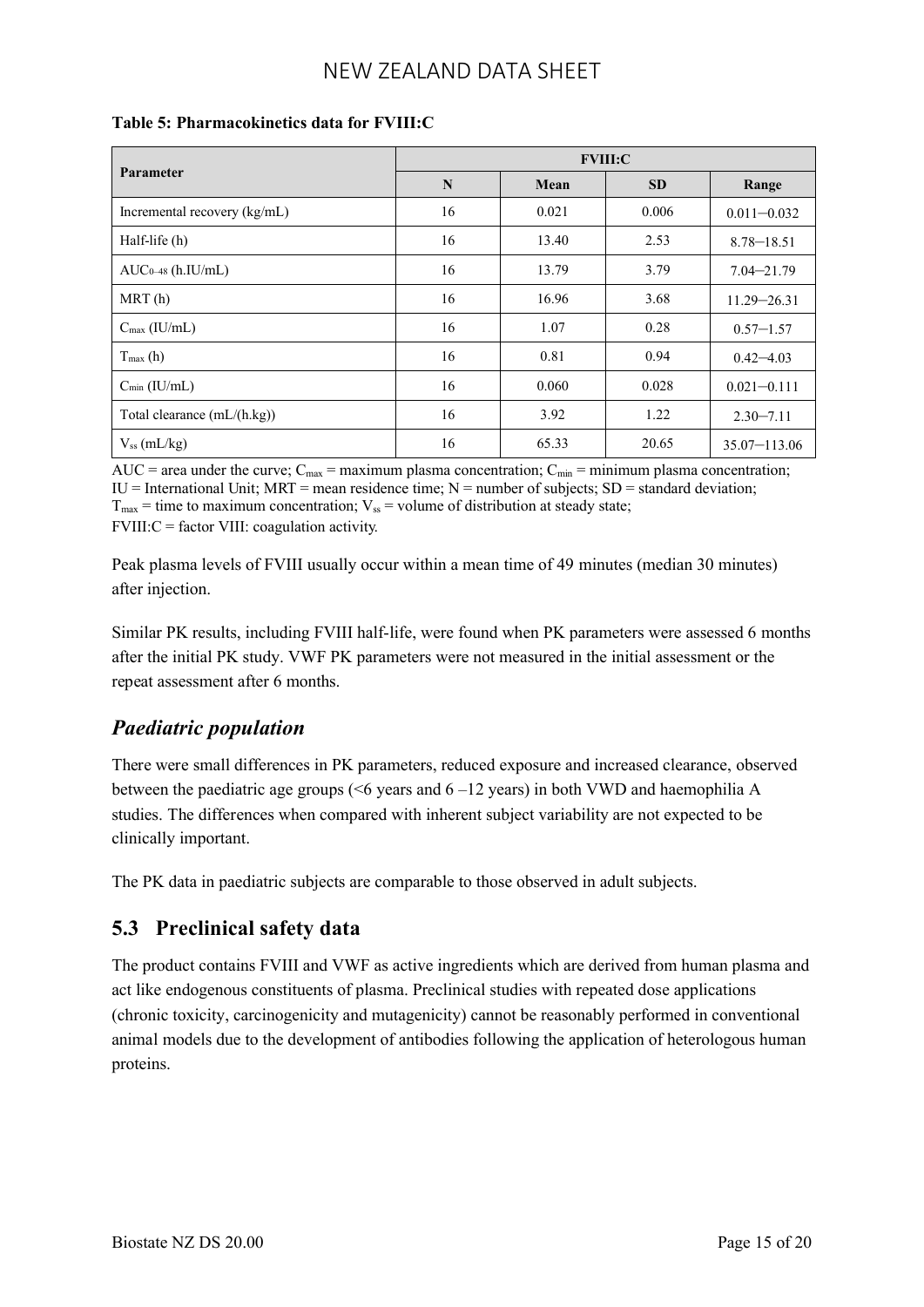# **6 PHARMACEUTICAL PARTICULARS**

### **6.1 List of excipients**

#### **Powder:**

Human plasma proteins Albumin stabiliser Calcium chloride dihydrate Sucrose Sodium citrate dihydrate Sodium chloride Trometamol

#### **Diluent:**

Water for Injections

### **6.2 Incompatibilities**

In the absence of compatibility studies, this medicinal product must not be mixed with other medicinal products, except those mentioned in section 6.6.

### **6.3 Shelf life**

3 years

#### **Reconstituted product**

Whilst the physico-chemical stability of the active ingredients has been demonstrated for 8 hours following reconstitution at room temperature (below 25°C), Biostate® does not contain an antimicrobial preservative. Therefore, it is recommended that the reconstituted product should be used as soon as practicable.

### **6.4 Special precautions for storage**

Store at 2<sup>o</sup>C to 8<sup>o</sup>C (Refrigerate. Do not freeze). Biostate<sup>®</sup> can be stored below 25<sup>o</sup>C for a single period of 6 months. The product must not be returned to refrigeration after storage below 25°C. Protect from light. Do not use after the expiry date, which can be found on the carton packaging.

For storage conditions after reconstitution of the medicinal product, see section 6.3.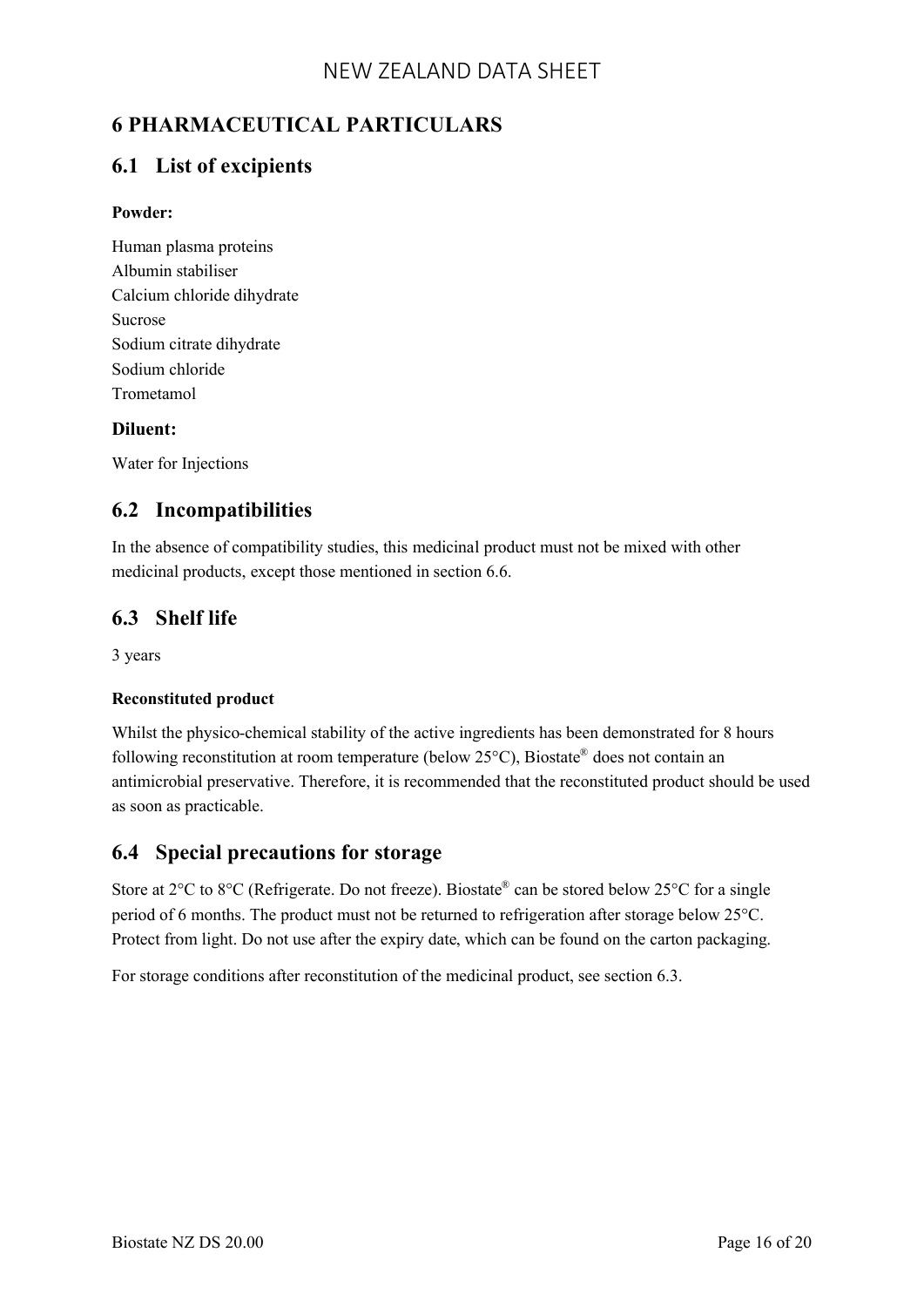## **6.5 Nature and contents of container and special equipment for use**

Each presentation includes Biostate® powder for injection and WFI in clear glass vials with latex free rubber closures closed with an aluminium seal and a plastic flip-top cap and is supplied with a Mix2Vial™ filter transfer set.

250 IU FVIII/500 IU VWF vial of Biostate® , 5 mL vial of Water for Injections

500 IU FVIII/1000 IU VWF vial of Biostate® , 10 mL vial of Water for Injections

500 IU FVIII/1000 IU VWF vial of Biostate® , 5 mL vial of Water for Injections

1000 IU FVIII/2000 IU VWF vial of Biostate® , 10 mL vial of Water for Injections.

Not all registered presentations may be supplied.

### **6.6 Special precautions for disposal and other handling**

Use in one patient on one occasion only.

Do not refrigerate Biostate® once it has been reconstituted.

Biostate<sup>®</sup> is a white or pale yellow powder contained in a glass vial. Upon reconstitution it forms a colourless to slightly yellow solution with a clear to opalescent appearance. After filtering/withdrawal, the reconstituted product should be inspected visually for particulate matter and discolouration prior to administration. Do not use visibly cloudy solutions or solutions still containing flakes or particles. If a clot or gel forms, do not use the product but return it to the New Zealand Blood Service.

The Mix2Vial<sup>™</sup> is intended to filter the contents of a single vial of Biostate<sup>®</sup> only. If multiple vials of Biostate<sup>®</sup> are to be administered, a separate Mix2Vial<sup>™</sup> must be used for each vial.

### **Reconstitution**

- 1. Ensure that the Biostate® and Water for Injections vials are at room temperature (20°C to 30°C). Remove the flip-top caps from the Biostate® and Water for Injections vials. Apply an appropriate disinfectant to both rubber stoppers and allow to dry. Remove the lid of the Mix2Vial™ packaging. If the seal of the lid is not intact or there are any concerns about the integrity of the Mix2Vial™, do not use it but return it to the New Zealand Blood Service.
- 2. Place the Water for Injections vial upright on a level surface. Pick up the Mix2Vial™ in its outer package and invert it. Holding the Water for Injections vial securely push the blue end of the Mix2Vial™ vertically down through the Water for Injections vial stopper. See **Figure 1**.
- 3. Carefully remove the Mix2Vial™ outer package. Ensure the Mix2Vial™ remains attached to the Water for Injections vial. See **Figure 2**.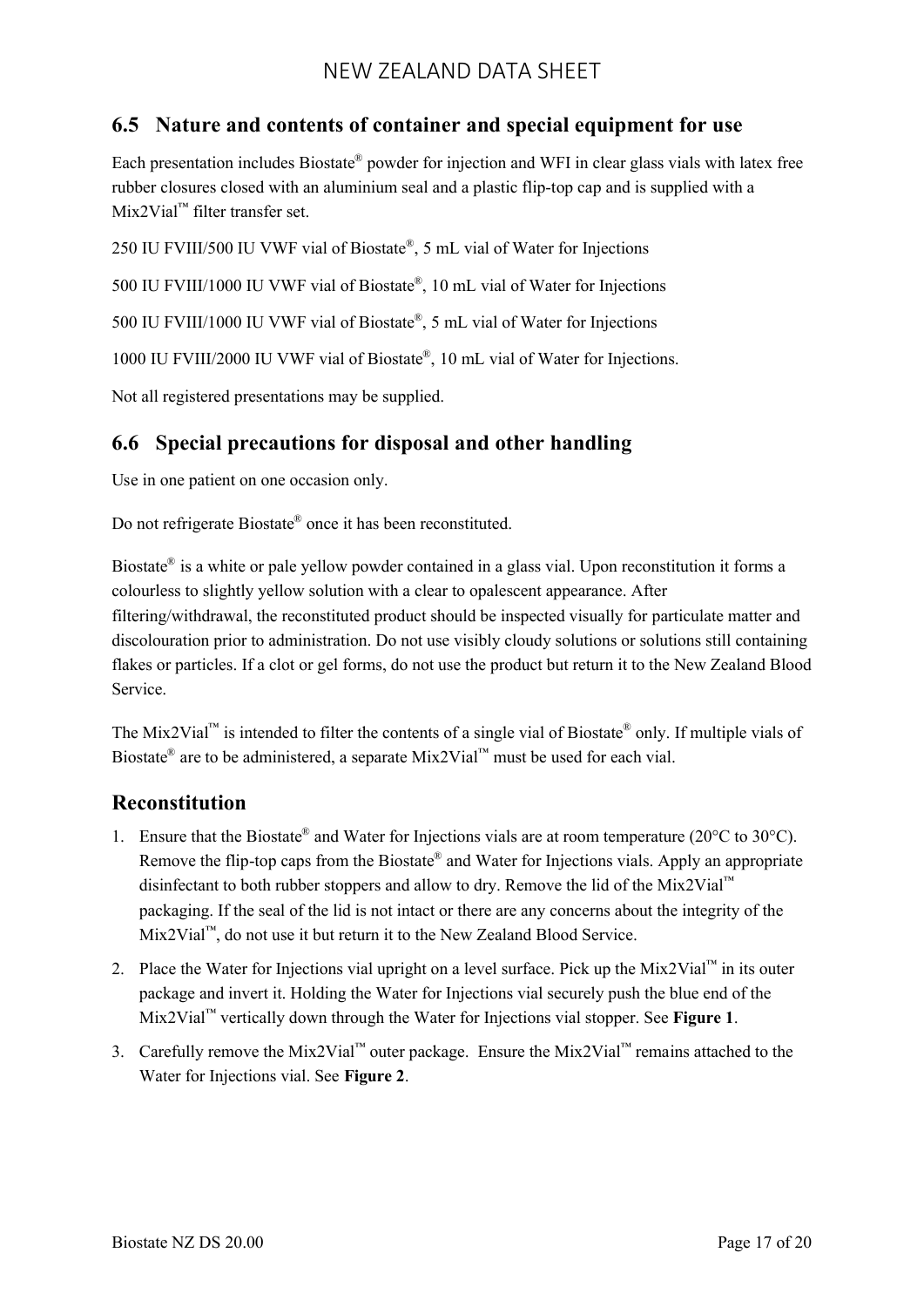

#### **Note: WFI = Water for Injections**

- 4. Place the Product vial upright on a level surface, invert the Water for Injections vial with the Mix2Vial<sup>™</sup> attached. Holding the Product vial securely, push the clear end of the Mix2Vial<sup>™</sup> vertically down through the Product vial stopper. See **Figure 3**. The Water for Injections will be drawn out of its vial and into the Product vial by the vacuum within the Product vial. In the unlikely event that the vial does not contain a vacuum, do not use the product, but return it to the New Zealand Blood Service.
- 5. Leaving the system connected, gently swirl to ensure that the product is fully dissolved. Unscrew the Mix2Vial™ into two separate pieces (see **Figure 4**). Discard the Water for Injections vial and the blue end of the Mix2Vial™.
- 6. Keeping the Product vial upright, attach the syringe to the clear end of the Mix2Vial™. Invert the system and draw the reconstituted product into the syringe. When the product has been transferred, discard the Mix2Vial™ and Product vial.

NOTE: Whilst the physico-chemical stability of the active ingredients has been demonstrated for 8 hours following reconstitution at room temperature (below 25°C), Biostate® does not contain an antimicrobial preservative. Therefore, it is recommended that the reconstituted product should be used as soon as practicable.

Any unused medicinal product or waste material should be disposed of in accordance with local requirements.

### **Spillage and breakages**

Should a break in the container or spillage occur, due precautions should be taken to avoid contamination of cuts and abrasions, as well as to avoid inhalation or swallowing of the spillage. Adequate disinfection can be obtained with the application of 1% sodium hypochlorite for 15 minutes. Commercial bleaches may be diluted appropriately to obtain this concentration.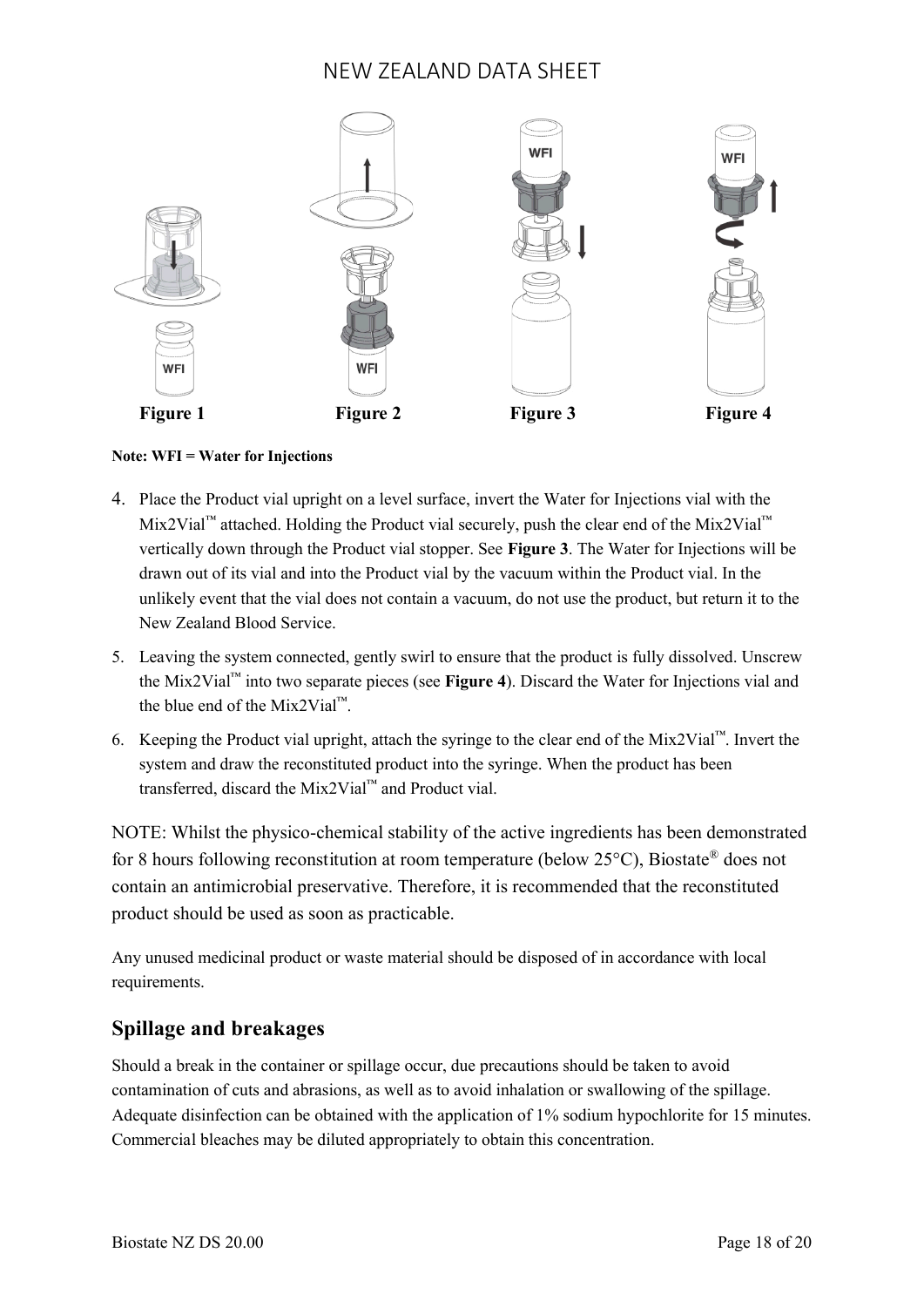## **7 MEDICINE SCHEDULE**

General Sale Medicine

### **8 SPONSOR**

CSL Behring (NZ) Ltd PO Box 62590 Greenlane Auckland 1546 New Zealand

#### **For Medical/Technical Enquiries**

TOLL FREE: 0800 640 677

#### **For Customer Service Enquiries**

TOLL FREE: 0800 841 532

customerservice@cslbehring.com.au

www.cslbehring.com.au

#### **Manufacturer**

CSL Behring (Australia) Pty Ltd 189–209 Camp Road Broadmeadows VIC 3047 Australia

#### **Distributor**

New Zealand Blood Service 71 Great South Road Epsom Auckland New Zealand

## **9 DATE OF FIRST APPROVAL**

1 March 2001

### **10 DATE OF REVISION OF THE TEXT**

20 October 2021